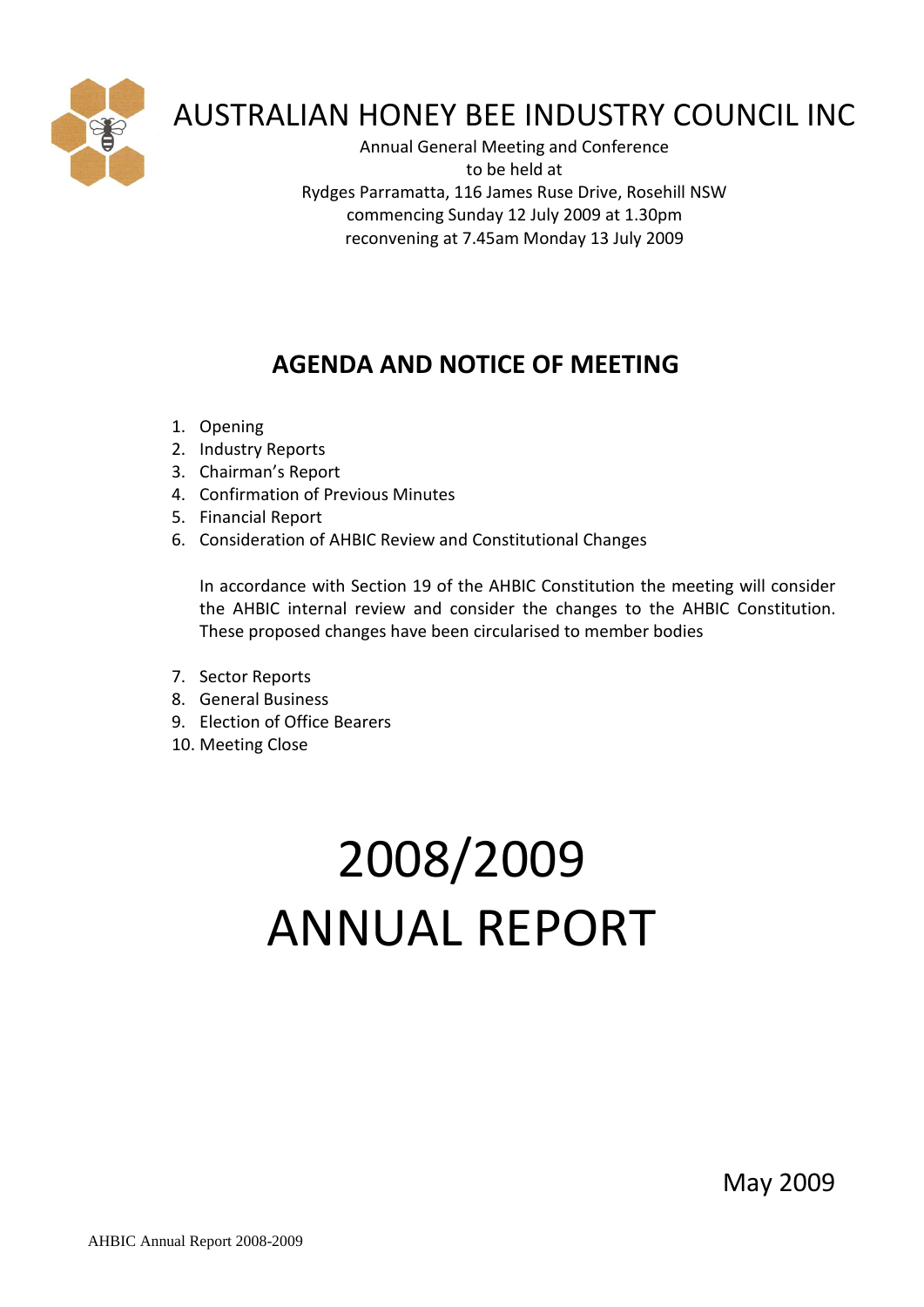

# **AUSTRALIAN HONEY BEE INDUSTRY COUNCIL INC**

Address: Suite 4, Level 2, 105 Pitt Street, Sydney NSW 2000 Telephone: 02 9221 0911 Mailing Address: PO Box R838, Royal Exchange NSW 1225 Facsimile: 02 9221 0922 Email Address: ahbic@honeybee.org.au Web Site: www.honeybee.org.au **ABN: 63 939 614 424**

18 May 2009

# ANNUAL REPORT

Dear Reader and Apiary Industry Supporter

It is with pleasure I submit to you the Sector and Financial Reports for the 2008- 2009 financial year.

It has been a difficult year not only for beekeepers but your industry association.

The Secretariat Report outlines in detail the activities for the year - in addition the Review of AHBIC provides us guidance for the future.

This year's Annual General Meeting faces up to be one of critical importance. I would urge all members of industry to participate in the ongoing debate on the future of your peak industry body.

I would put on record my thanks to industry for the honour of representing them as AHBIC Chair and of course family who have made it possible to spend the time as a full-time beekeeper whilst also representing industry.

# **LINDSAY BOURKE CHAIRMAN**

Also Included are the following documents:

*Appendix 1* The AHBIC Financial Report in PDF format

*Appendix 2* The Financial Report from the Honey Bee Disease Contingency Fund Trust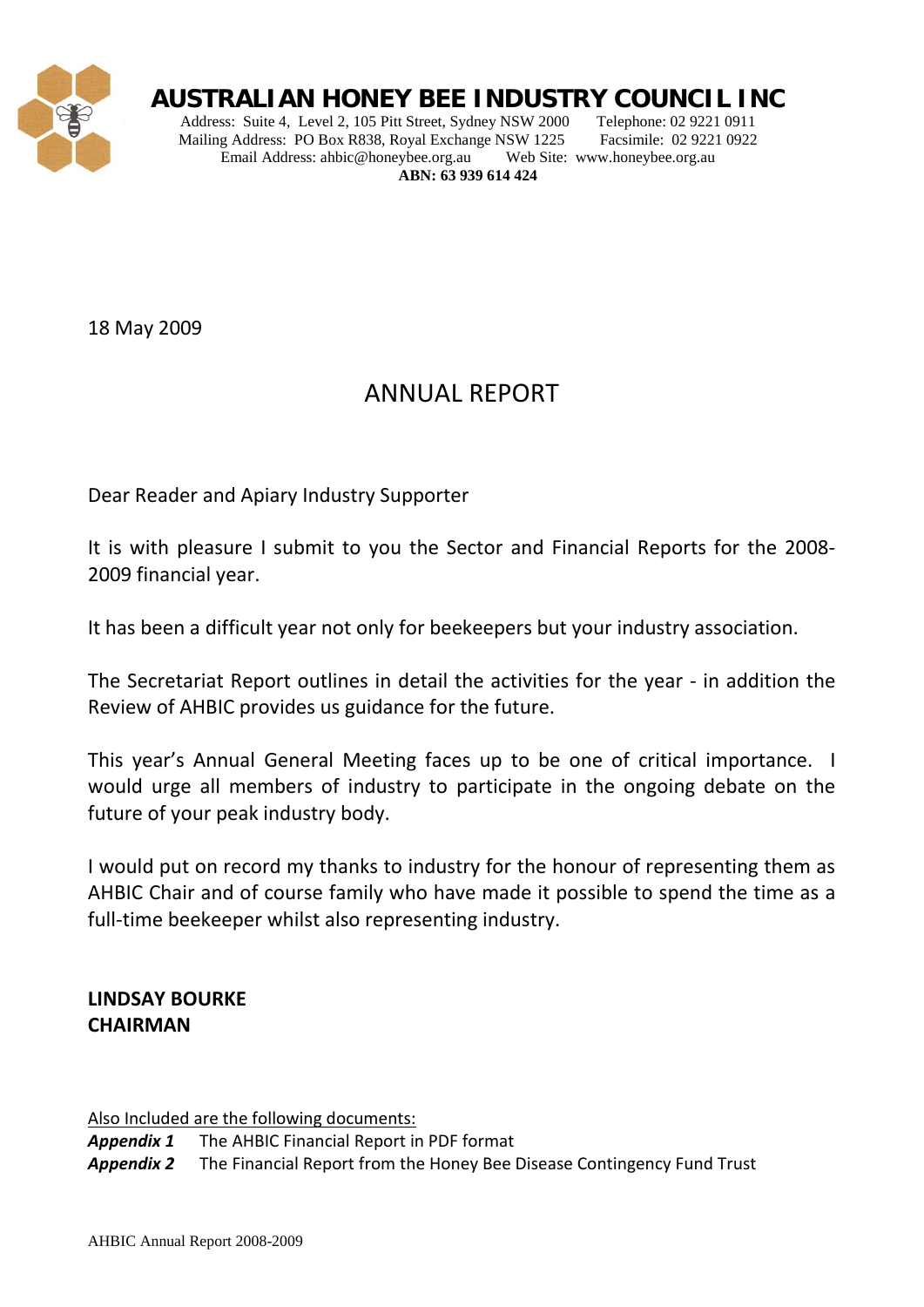# FCAAA REPORT - May 2009

The past year has again brought interrupted production with droughts (Queensland, South Australia, parts of New South Wales) and flooding rains (Queensland, Northern New South Wales).

Victoria has suffered horrendous bushfires which have destroyed many thousands of hectares of forest resources. The heat wave which promoted the bushfires damaged many hundreds of hives in Southern New South Wales, Victoria and South Australia. Some conditions and even honey flows were cut short by the extreme heat wave (up to 48 degrees C) with most hives losing their field force and stressing brood. Some hives were burnt, but at this stage I have not received numbers, but I believe some hundreds of hives were lost.

#### **Imported Honey:**

The past year has seen substantial imports of honey: 1,000 tonnes from China, 1,684 tonnes from Argentina, 120 tonnes from Europe.

It is concerning to the beekeepers of Australia, that this honey may contain residues of hive treatments and exotic diseases (Nosema Ceranae, AFB). It is hard to imagine that Quality Assurance and traceback could be achieved on this imported honey, as Australian beekeepers are being expected to demonstrate.

### **Export Enquiries:**

Over the past few months a number of overseas packers have expressed interest in purchasing honey from Australian beekeepers or co-operatives of beekeepers. This may demonstrate the shortage of honey Worldwide and may even demonstrate the buyers' reluctance to deal with Australian packers.

# **Pollination:**

Many crop growers are expressing concern that their crops will require managed honeybees due to shortage of natural and feral pollinators. Lack of pollination has not been experienced before by these growers.

Beekeepers have had numerous enquiries for bees for pollination from growers who have not used managed honeybees previously.

Hives required for Almond pollination is growing yearly with some 82,000 hives required for the major grower, plus many more hives required for the other growers. The number of hives required as trees mature is expected to reach 250,000 - 300,000 hives in the next few years.

Apple, Pear and Stone Fruit growers are becoming very aware that they must have managed honeybees to adequately pollinate their orchards to achieve maximum yield and fruit quality.

#### **Queen Bee & Package Exports:**

Efforts are being made to try to satisfy Japan's requirements for Queen Bees. They require freedom from Nosemaeosis.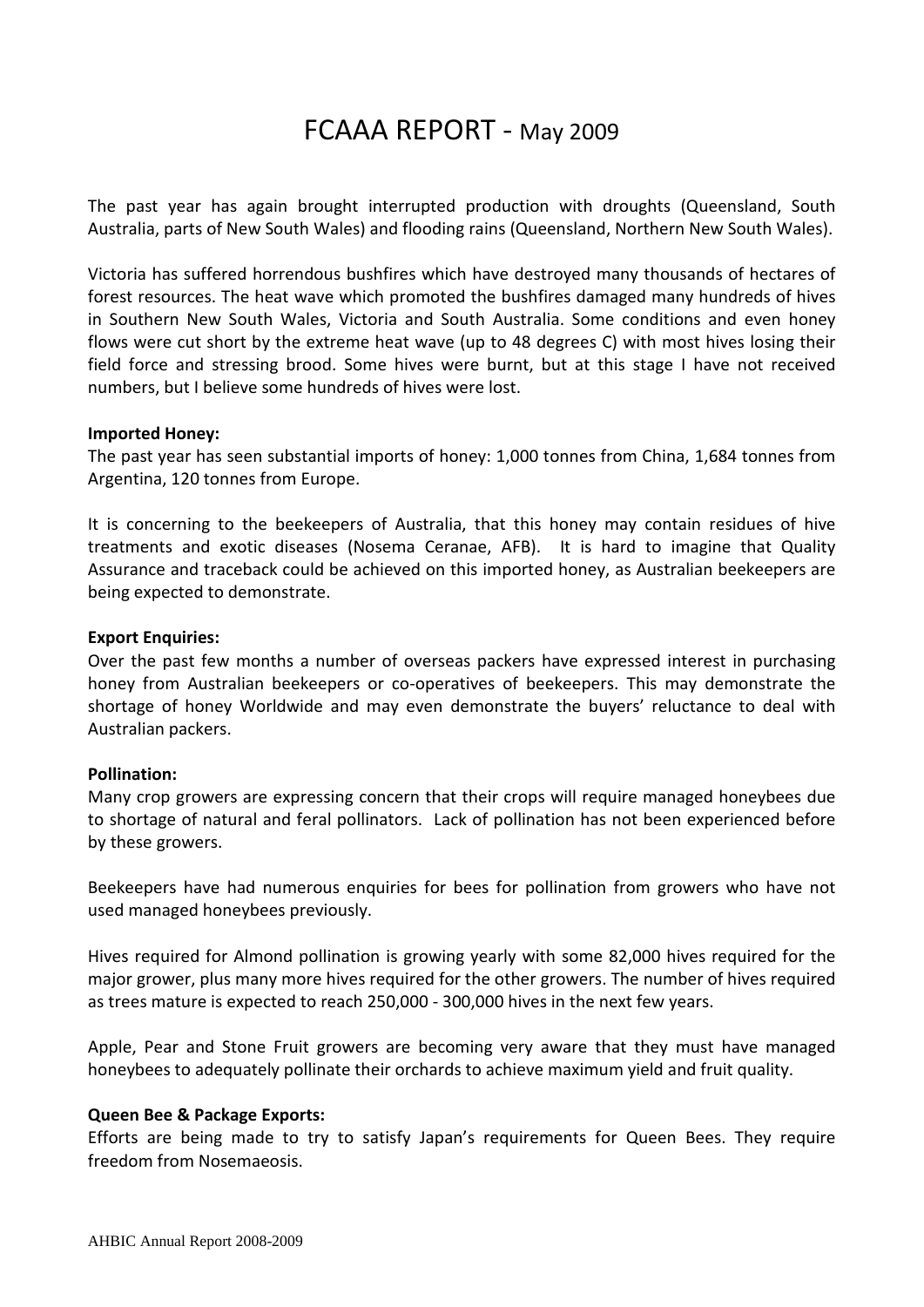Canada has ceased imports of packages from the Eastern States of Australia. Western Australia has begun exports of packages to Canada due to their Small Hive Beetle freedom.

Packages and Queens to USA are under threat from some operators in America who are lobbying America's government to cease imports from Australia. Part of their argument is the Apis Ceranae incursion in Far North Queensland.

It is essential both for the Australian honeybee Industry within Australia and for exports that this incursion be eliminated.

# **Pests – Disease:**

The Small Hive Beetle is continuing to cause increasing damage to hives in New South Wales Coastal and nearby Tablelands and much of South East Queensland. The enclosed traps developed by Garry Levot are looking closer to release with work being done between APVMA and RIRDC.

# *Nosema Ceranae:*

A survey is being carried out by Michael Hornitzky for RIRDC on the prevalence and spread of Nosema Ceranae. This pathogen may prove to be a very serious threat to honeybees in future years.

# *AFB:*

AFB is causing some States to change the way AFB control is managed. South Australia Industry is providing funding for a part time inspector. That is, Industry is taking a role in managing AFB. The New South Wales State Executive is looking at a range of measures including Industry involvement at management level.

# **AHBIC Review:**

The Review Committee has finalized its report and will be handing down the recommendations to AHBIC. These are to be published to allow beekeepers time to consider their views prior to the round of State Conferences where the issue of the future structure of AHBIC will be voted on.

The present structure of AHBIC does not seem to be able to attract enough funding for it to operate with a voluntary funding mechanism.

A proposal of a hive levy to replace the existing levies on production should be considered as a more equitable way to fund research, testing and Biosecurity Animal Health levies.

# **AQBBG:**

The Queen Bee breeding group has met, and on advice from Peter Oxley, has decided to have open mated queens for assessment and only AI 5 queens of each line to be held for propagation. This will allow for adequate assessment without the loss of large numbers of valuable AI queens during assessment.

# **Bill Weiss -** President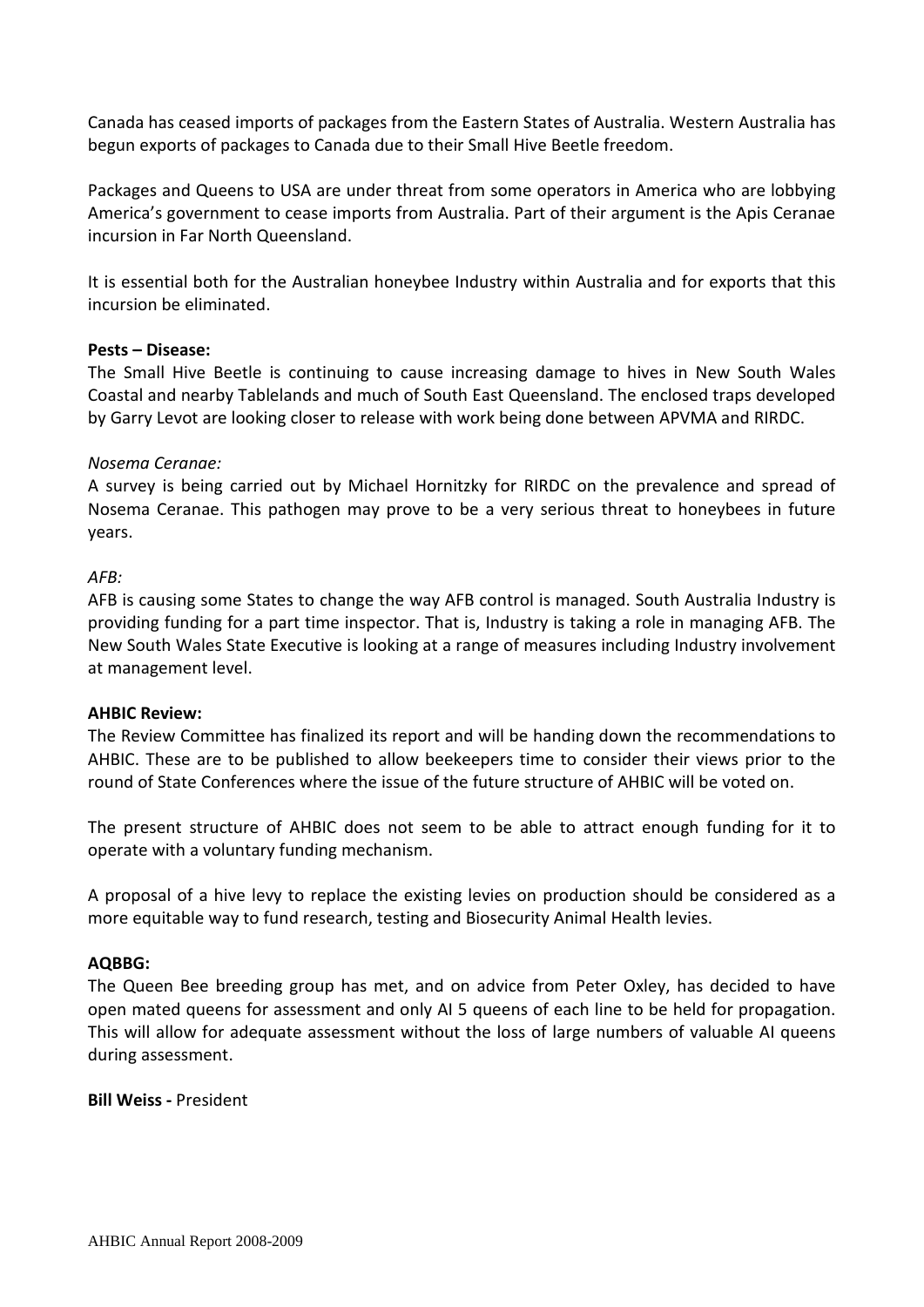# HPMAA President Report - May 2009

Last year one of the introductory lines to the Packers report stated *"talking to a number of packers over the last weeks certainly raises questions as to the longer term viability of main stream honey packers in their current format. Radical change continues to occur in Australian and in overseas markets for all...".* This statement is today more true than ever!

# We ask ourselves WHY?

Margins have been eroded further for most packers, as supermarkets up the ante worldwide. Packer's brands are under enormous pressure to house branded/generic labels, particularly as the worldwide recession takes hold and consumers move to cheaper and higher in value products. The erosion of margins and move to generic products is coupled with increased trading term demands, promotional support demands, Quality Assurance requirements, to name just a few. While beekeepers are enjoying higher values for their raw product this had not meant that retailers have necessarily accepted equivalent price rises to offset the extra cost of the honey from packers. The situation is the same here as it is in Asia, the Middle East, Europe and the Americas. In fact there is even increased pressure for price decreases from packers as retailers use the recession to leverage a commercial competitive advantage and keep consumers loyal with low prices.

Disappointingly beekeeper loyalty to their main packer has been reported as poor by packers in general. Competition for supply as beekeepers play off the shorter supply card has therefore been firm. There is still good honey about however beekeepers are holding back in the hope of lifting prices. What producers need to mindful of is, that both sides need to live and certainly it should be understood that we need to work together to have long term future.

*Beekeeper sellers:* observations in the marketplace show beekeepers going direct are still selling honey cheaper than mainstream supermarkets in many cases. A normal price of between \$5.99 - \$7.99, for a 1 kilo tub can be found around Australia compared to just under \$10.00 for mainstream packers branded product in supermarket stores, shows that all it does is hold price down overall! That's crazy and beekeepers need to both lift their game and stop selling themselves short.

*World Market:* overall in the world market honey remains in shorter supply for the time being. As the new northern hemisphere season commences the longer term picture will emerge so northern hemisphere packers are holding off buying, hoping values may come down. This may be unlikely as the Argentinean crop was the worst on record for a number of years (so no carry over) and Mexico had also had bad crop (both countries are important and major players in the international market). The world bulk price remains firm yet flat on the current high compared to last year. Large volume world buyers and industrial users wish for prices to soften but his may not be the case short term.

*Honey Orders:* the Export Control (Honey and Bee Products) Orders have been agreed to by the HPMAA in conjunction with AHBIC based on the legal advice from AQIS. Honey therefore will become a prescribed good for export. The orders will now be put in place by AQIS and AUSQUAL is working to keep costs for exporters to a minimum. Exporters will need to be registered and have premises HACCP certified by a third party audit, plus the goods will become subject to inspection. For small exports of less than 15kg an exemption will be given.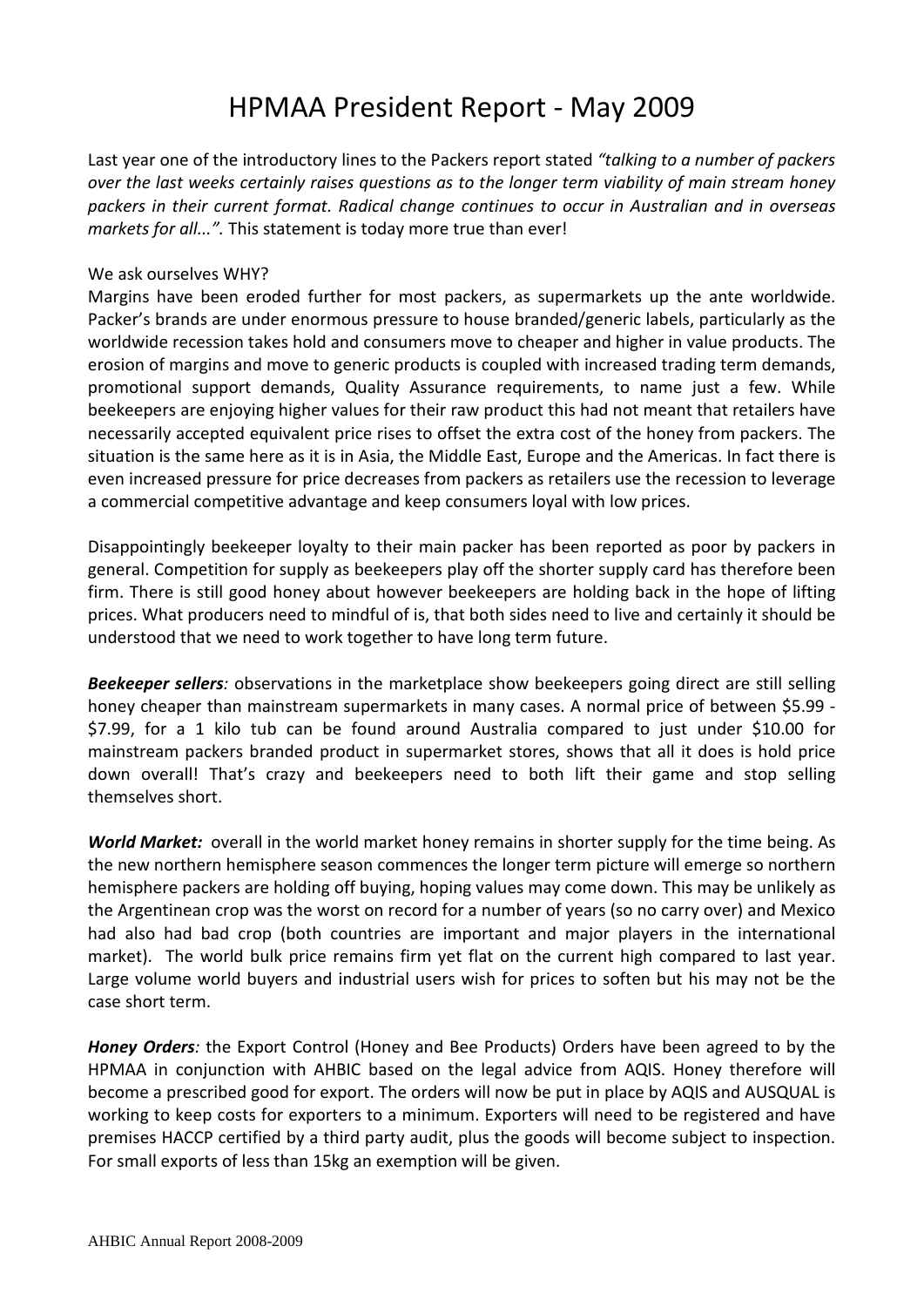*Readiness Plan:* Packers provided input to the AHBIC Readiness plan over the last 12months. Issues such as GMO's, residues, safety etc are vital core components that can seriously affect packer's viability and the survival of the whole Australian honey industry.

# **Import / Export information**

The Australian Bureau of Statistics data shows honey coming into Australia and out of Australia for the AHBIC reporting period was as follows:

| <b>Period</b> | <b>Combined</b><br><b>Imports</b><br><b>Tonnes</b> | <b>Combined</b><br><b>Exports</b><br><b>Tonnes</b> |               | <b>Packed</b><br><b>Exports</b><br><b>Tonnes</b> | <b>Bulk</b><br><b>Exports</b><br><b>Tonnes</b> | <b>Packed</b><br><b>Exports</b><br><b>Tonnes</b> | <b>Packed</b><br><b>Exports</b><br>$\%$ | <b>Bulk</b><br><b>Exports</b><br>Tonnes | <b>Bulk</b><br><b>Exports</b><br>$\frac{9}{6}$ |
|---------------|----------------------------------------------------|----------------------------------------------------|---------------|--------------------------------------------------|------------------------------------------------|--------------------------------------------------|-----------------------------------------|-----------------------------------------|------------------------------------------------|
|               |                                                    |                                                    |               |                                                  |                                                |                                                  |                                         |                                         |                                                |
| Mar-09        | 522                                                | 2,143                                              | Mar-09        | 1,055                                            | 1,000                                          |                                                  |                                         |                                         |                                                |
| Dec-08        | 661                                                | 2,103                                              | <b>Dec-08</b> | 1,088                                            | 1,015                                          |                                                  |                                         |                                         |                                                |
| Sep-08        | 1,480                                              | 1,755                                              | Sep-08        | 1,066                                            | 689                                            |                                                  |                                         |                                         |                                                |
| <b>Jun-08</b> | 1,748                                              | 1,799                                              | <b>Jun-08</b> | 1,020                                            | 779                                            | 4.229                                            | 54%                                     | 3,483                                   | 45%                                            |
| Total         | 4,411                                              | 7,800                                              |               |                                                  |                                                |                                                  |                                         |                                         |                                                |

Bulk exports are down on last year by 8% but value added exports rose 68%. On the import figure, the volume rose compared to last year but is clearly dropping off in the last two quarters. The rise is accounted for by two variables being:

- a) More product imported due to the shorter local supply and
- b) Canadian honey being imported then re-exported back again as value added product.

Knowing the sensitivity industry sees in imports it is important to get the right perspective on things. Here is the reality based on March 2009 ABS data for year to-date:

- Canadian honey accounted for 33% of imports (and was re-exported to Canada)
- New Zealand honey accounted for 21.6% of imports (and was partly re-exported)
- Argentinean honey accounted for 20.2% of imports (and was mostly re-exported)
- Asian origin honey accounted for 20.1% of imports (and is reported to be used in manufacturing, export blends and other sales). This means 95% of imports came from 4 origins with Asian origin product being the least of the four. Clearly the wild paranoia reports being spread around of several thousands of tons of Chinese origin product coming into the country are VERY incorrect as it does not stack up to the Australian government's official data.

*The Honey Packers Association:* contrary to incorrect rumours circulating in industry, the HPMAA is not in disarray and is an active organisation working in the best interests of its membership and the Australian industry. HPMAA delegates to AHBIC, the FSPRC, B-Qual and other bodies have contributed strongly over the last year on a range of issues for the whole of industry. HPMAA members, that have full status in the association, have supported AHBIC's funding over the year via voluntary contributions. So why did the rest of industry fail to do the same (excludes beekeepers whose contribution was paid by a major packer)! Beekeepers sellers would do well to follow the example of the big packers and contribute voluntary levies in proportion to the turnover just the same. The HPMAA remains committed to having a strong peak industry body. To quash another error – packers never have had the power to control AHBIC. Producers always have had the power of the vote both at an executive level and at a full council level.

# **Eduard Planken –** *President HPMAA*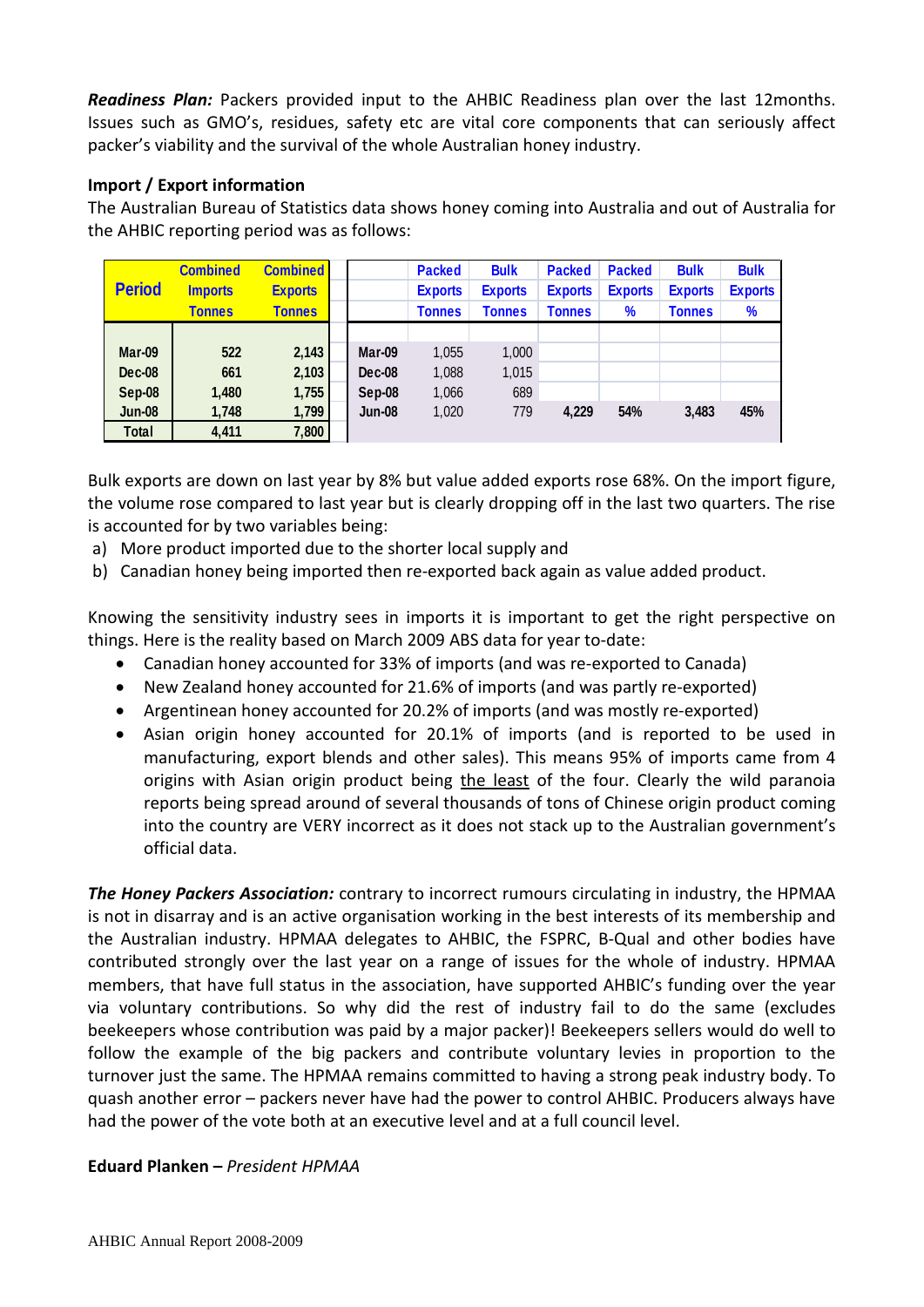# Food Safety & Prevention of Residues Committee (FSPRC) Chairman's Report to AHBIC - May 2009

# **AQIS Imported Food Program**

The AQIS Imported Food Program continues to test imported honey on arrival for the presence of residues and no issues with imported honey have been reported to the Committee over the last year.

# **AHBIC Readiness Plan**

The Victorian Department of Primary Industries (Russell Goodman – Apicultural Officer) has assisted in the update of the Readiness Plan for the FSPRC. The Plan update will address issues such as National and State Readiness and Response Teams, quality assurance (including residues), food safety, bee stings, biosecurity, communication, public relations and industry/govt contacts. Russell Goodman has completed a Draft Readiness Plan, which the Committee has been delighted with. It provides a detailed update to key issues facing the honey industry and will provide an excellent framework for crisis management should a future need occur. The Committee has reviewed the Plan, making some minor adjustments, with a final version being completed. It should be noted that the Plan is a live document and will be amended from time to time and reissued.

# **AQIS Export Control Act Changes**

FSPRC has continued to work with AQIS to assist them develop a separate Honey Order under the Export Control Act, which will provide greater regulation of exports. The progress of this project has been delayed somewhat due to resource allocation and staffing changes in AQIS.

Following further discussion and some legal hurdles it was agreed to fully prescribe all honey for export. This will improve the regulatory capabilities of AQIS to ensure the quality of Australian exports and facilitate increasing country requirements not covered by the specific Order previously planned. Part of this requirement will include premise registration, inspection of goods capability and that exports meet the domestic honey standard.

The legislation is currently being prepared by AQIS.

# **Domestic Residue Status**

The National Residue Survey (NRS) of Australian honey continues with 273 tests undertaken in 2008-09 and 277 planned for 2009-10. The survey was widened to include PDB and more pesticides in 2008-09, with some low level detections of PDB confirmed. The Extraneous Residue Limit (ERL) for PDB implemented by the FSPRC, AHBIC and FSANZ ensured that the detections were within the legal limits, and further justified the need for this ERL to be established. The Committee expects the on-going depletion of PDB levels in honey as use has stopped and further degradation from wax is occurring. Beekeepers who have a history of prior usage of PDB are encouraged to implement a comb replacement program to further limit detections.

It has been many years since the preliminary research on OTC was conducted in the 1990's (by Goodman *et al.*) that ultimately resulted in the MRL for OTC being established at 300 ppb. The Committee recognises vast changes in analytical science over the last 10 years and are going to undertake testing to better understand current residue levels following application of OTC to hives. Please be advised that there is no plan to change or remove the current MRL and usage of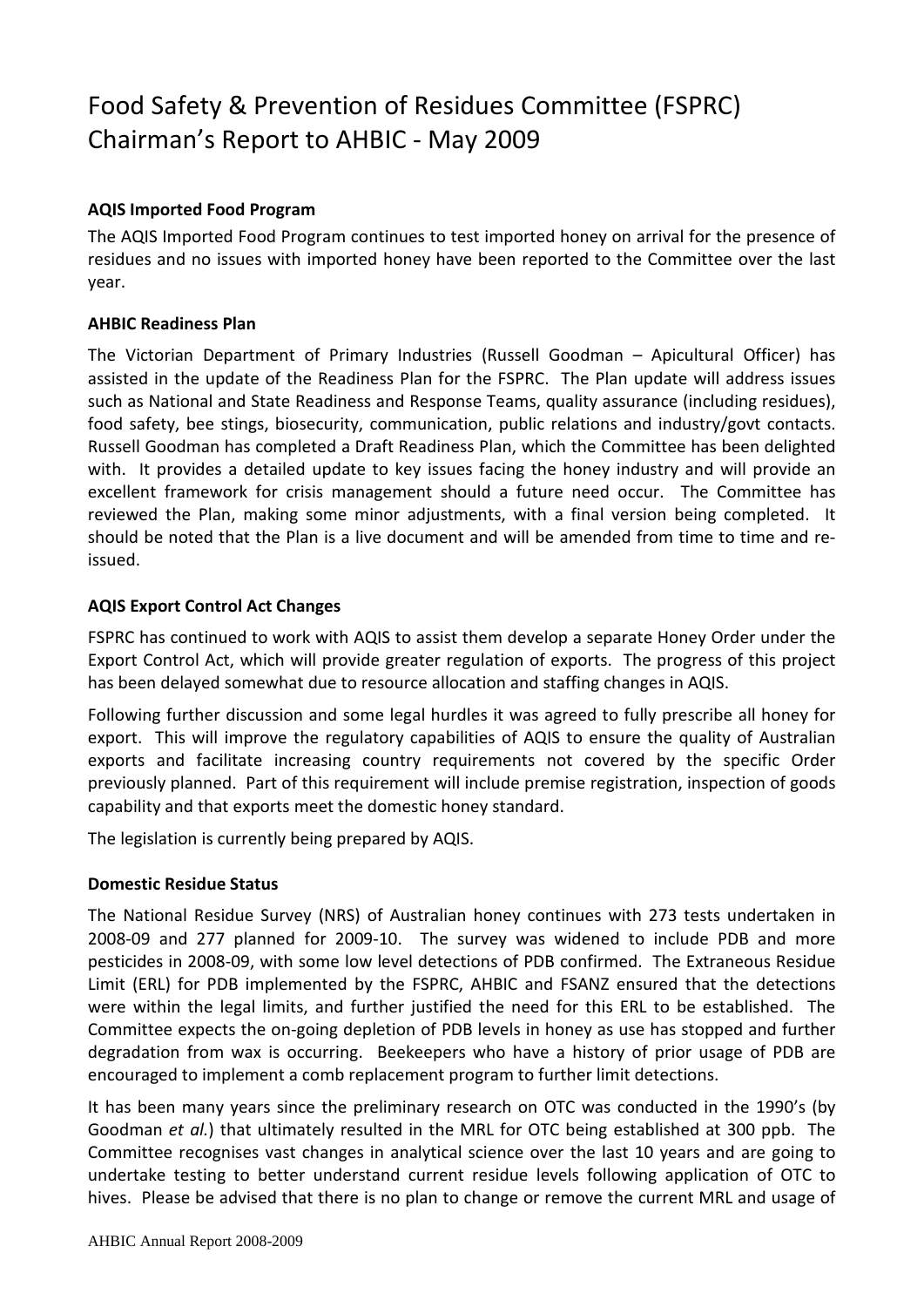OTC, despite some reports, and that we are primarily illustrating a responsibility to better understand residue levels, if any, resulting from treatment. The nil detections of OTC as part of the National Residue Survey illustrate a high degree of compliance and limited residue activity in Australian honey.

# **Small Hive Beetle (SHB)**

The Committee recognises the on-going issues faced by beekeepers with regard to SHB infestation in apiaries and noted this as a considerable concern to producers. We are also very concerned that beekeepers require a feasible control mechanism for SHB and want to discourage any illegal application of chemical controls. The issue of adequate control mechanisms for SHB was raised with the HBRDC Chairman and subsequently we have been advised that money has been allocated by HBRDC to commercialise the trap designed by Garry Levot.

I wish to thank the members of the Committee for their ongoing work and support.

**Ben McKee** FSPRC Chair

# AHBIC WOULD LIKE TO PUT ON RECORD ITS THANKS TO OUR VOLUNTARY CONTRIBUTORS:

AB's Honey Australian Honey Products Beechworth Honey Bees Neez Apiaries Capilano Honey Limited Dewar Apiaries Honey DownUnder H L & H M Hoskinson I N & JE Mills Pollination Association of WA Saxonbee Enterprises Spring Gully Foods Pty Ltd Stephens, R Tasmanian Crop Pollination Association Tasmanian Honey Company Walkabout Apiaries T & M Weatherhead Weerona Apiaries Wescobee Limited

AHBIC acknowledges the **beekeeper suppliers** who contribute via their packer and queen bee supplier to AHBIC. We also urge beekeepers to support those packers/queen bee breeders who contribute to AHBIC.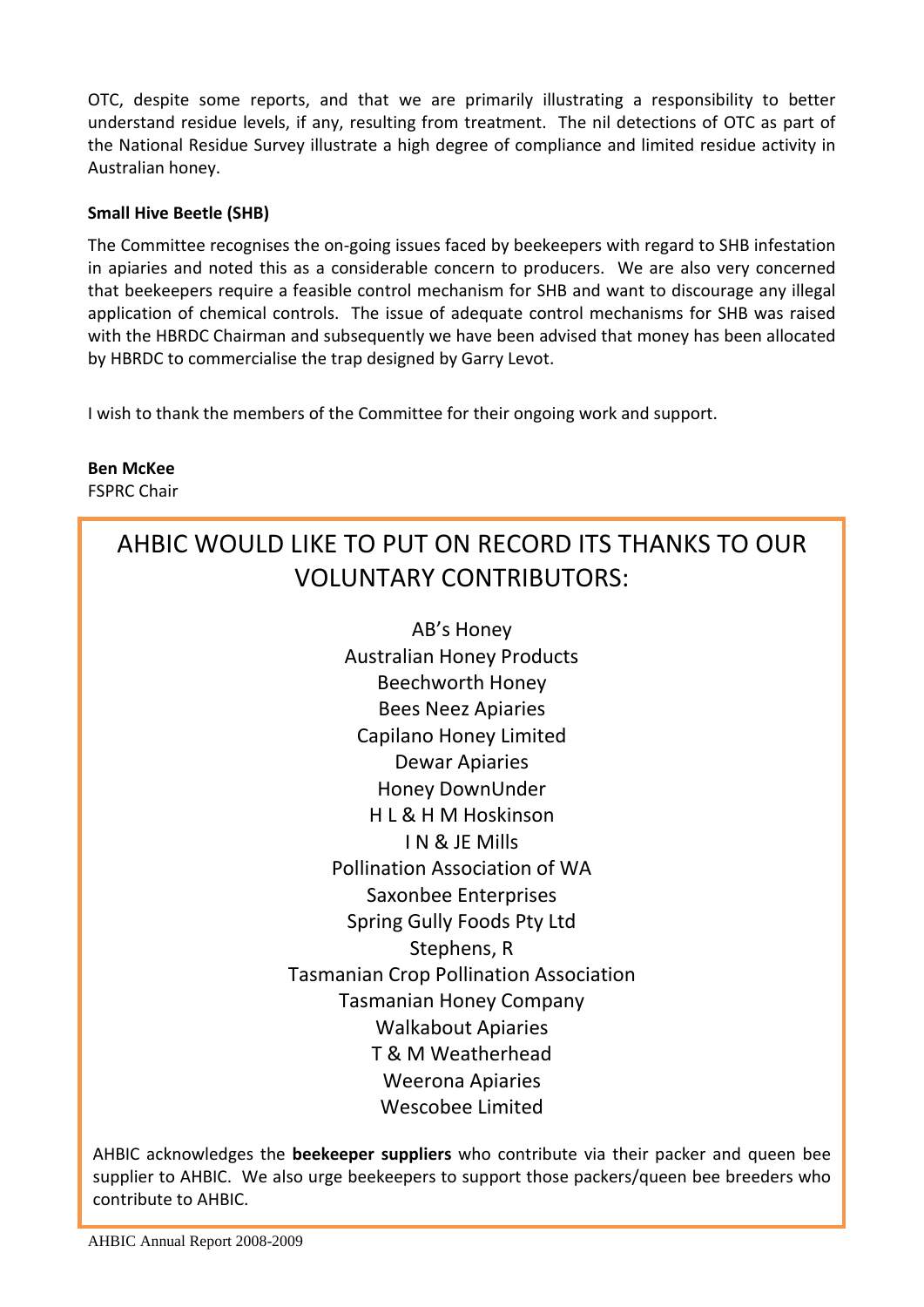

# **B-QUAL Australia Pty Limited**

**ABN: 37 096 945 694**

# Report to the Australian Honey Bee Industry Council

11 May 2009

B-Qual has 419 participants, of which 196 beekeepers are categorised as accredited, 15 are applied and progressing certification; a further 185 members are not accredited of which 43 have a status of withdrawn. Program activity is slow.

33 accredited beekeepers have not had an audit for >2 years. This is due in part to environmental difficulties in the industry over the past three years.

As the industry's own quality assurance program, B-Qual remains the program of choice for the honey bee industry. Commercial drivers for the program are lacking to redress the decreasing participation rate.

# **Export Honey Orders**

AUS-QUAL as the National Service Provider (NSP) for B-Qual has assisted where possible the efforts of AHBIC and the Honey Packers and Marketers in progressing the Orders and the potential integration with B-Qual. Avoiding duplication of administration means a more efficient means of administering the conditions within the Orders. Following is an extract from a scoping paper provided to AQIS by AUS-QUAL:

As part of the proposed new regulatory framework for honey exports, each export enterprise would maintain an AQIS Approved Arrangement, which may include a third party audited food safety program. An external Management Company is required to collect information in relation to the Approved Arrangements and the auditing outcomes and report to AQIS.

The Australian Honey Bee Industry Council (AHBIC) has indicated to AQIS that they wish to utilise the services of AUS-QUAL for this purpose. AUS-QUAL is the National Service Provider (NSP) for the industry food safety program B-Qual. B-Qual is a wholly owned subsidiary of AHBIC.

Following is a discussion to outline the information that would be required to be collated and the mechanisms for disseminating audit results to AQIS for export certification purposes.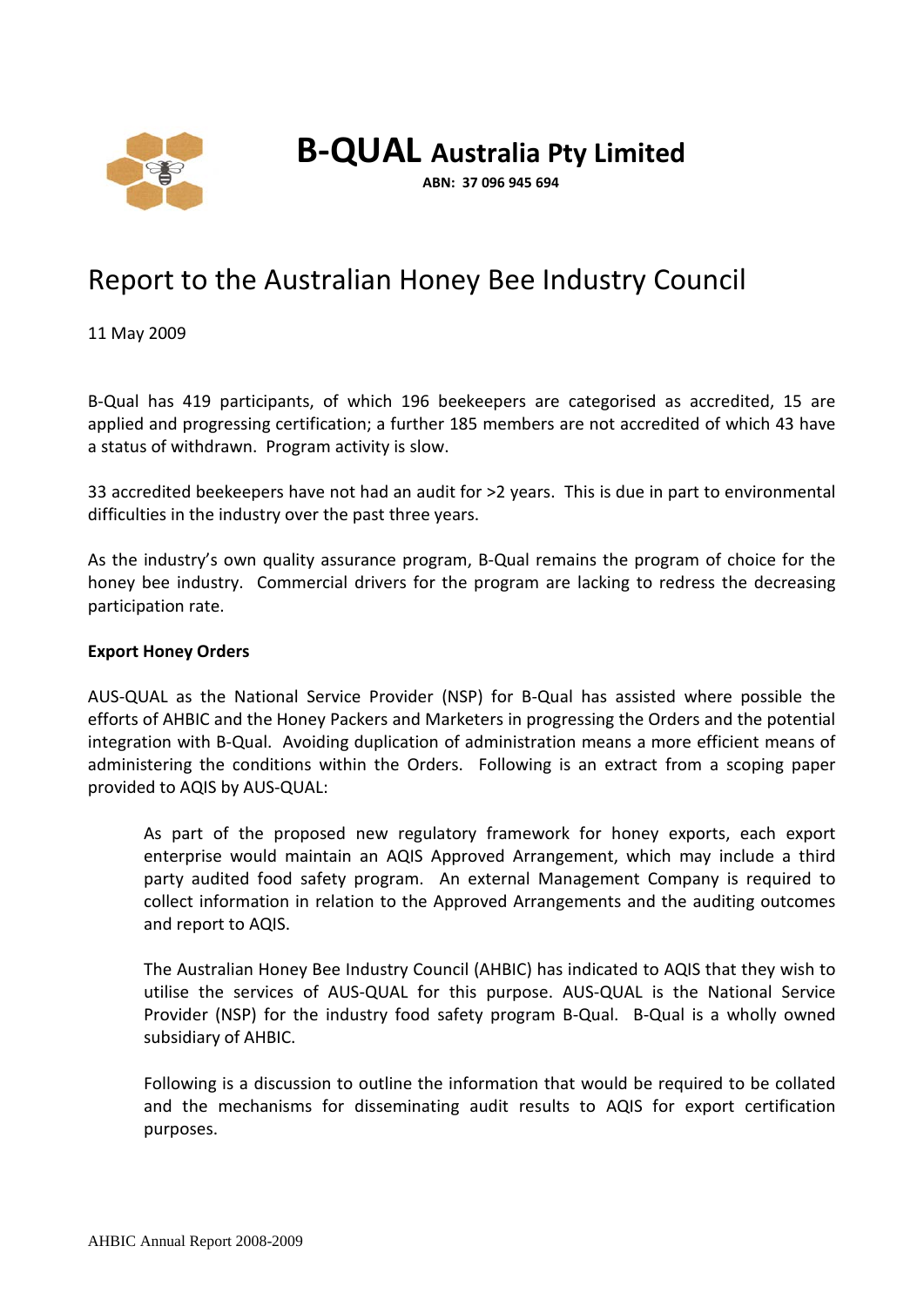# **AQIS Requirements**

AUS-QUAL would be responsible for maintaining a database of honey exporters detailing the quality assurance arrangements that are in place and the auditing status of these arrangements. Information will need to be passed to AQIS in a timely manner to ensure that certification is undertaken based on the most recent audit outcomes.

Information to be maintained on the database will include:

- A current list of all AQIS approved arrangements;
- A current list of all AQIS approved quality assurance programs;
- A list of Honey Exporters (e.g. Enterprise Name, Contact, address details, Approved Arrangement identification, etc for each exporter;
- The date of the Exporters last audit;
- Result of last audit (Pass, minor non-conformity, major non-conformity);
- Details of the non-conformity;
- Planned corrective action;
- Confirmation of corrective action; and
- Expected Date of next audit

The onus of responsibility for providing this information to AUS-QUAL would be on the relevant Exporter in line with the AQIS Approved Arrangement.

AUS-QUAL reports directly to AQIS on matters as directed. Reporting would be against a routine schedule; or as required to address specific incidents.

# **Cost Estimate**

Assumptions

- 50 Participants;
- AQIS Provide applications to AUS-QUAL after Approved Arrangements are approved;
- Management database does not require systems amendment (B-Qual database is used as the reporting tool to address AQIS reporting requirements of AUS-QUAL);
- Exporters are required to report to AUS-QUAL;
- AUS-QUAL Senior Management [time is charged to the Exporter];
- A single annual audit is undertaken, the exporter would be charged for report amendment such as CAR closure. Additional audits charged at full audit handling cost.

This regime means that Exporters would continue to manage the AQIS Approved Arrangements using the existing approved quality assurance programs.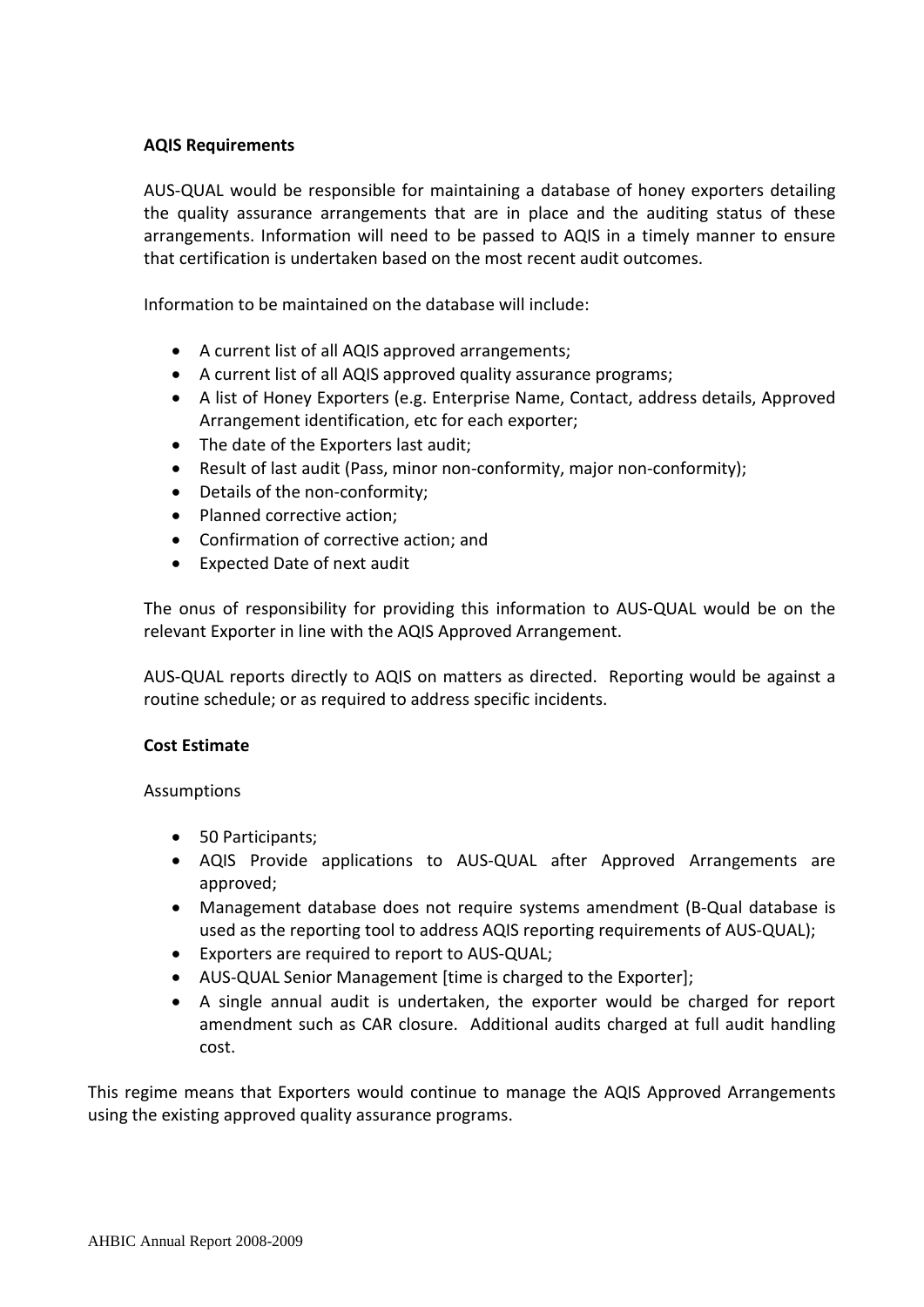# Export Honey Orders – administration diagram



#### **Bevan Blacklock**

 AUS-QUAL Pty Ltd Unit 1 / 333 Queensport Road North Murarrie QLD 4172 PO Box 3403, Tingalpa DC QLD 4173 Phone: 07 3361 9233 Fax: 07 3361 9222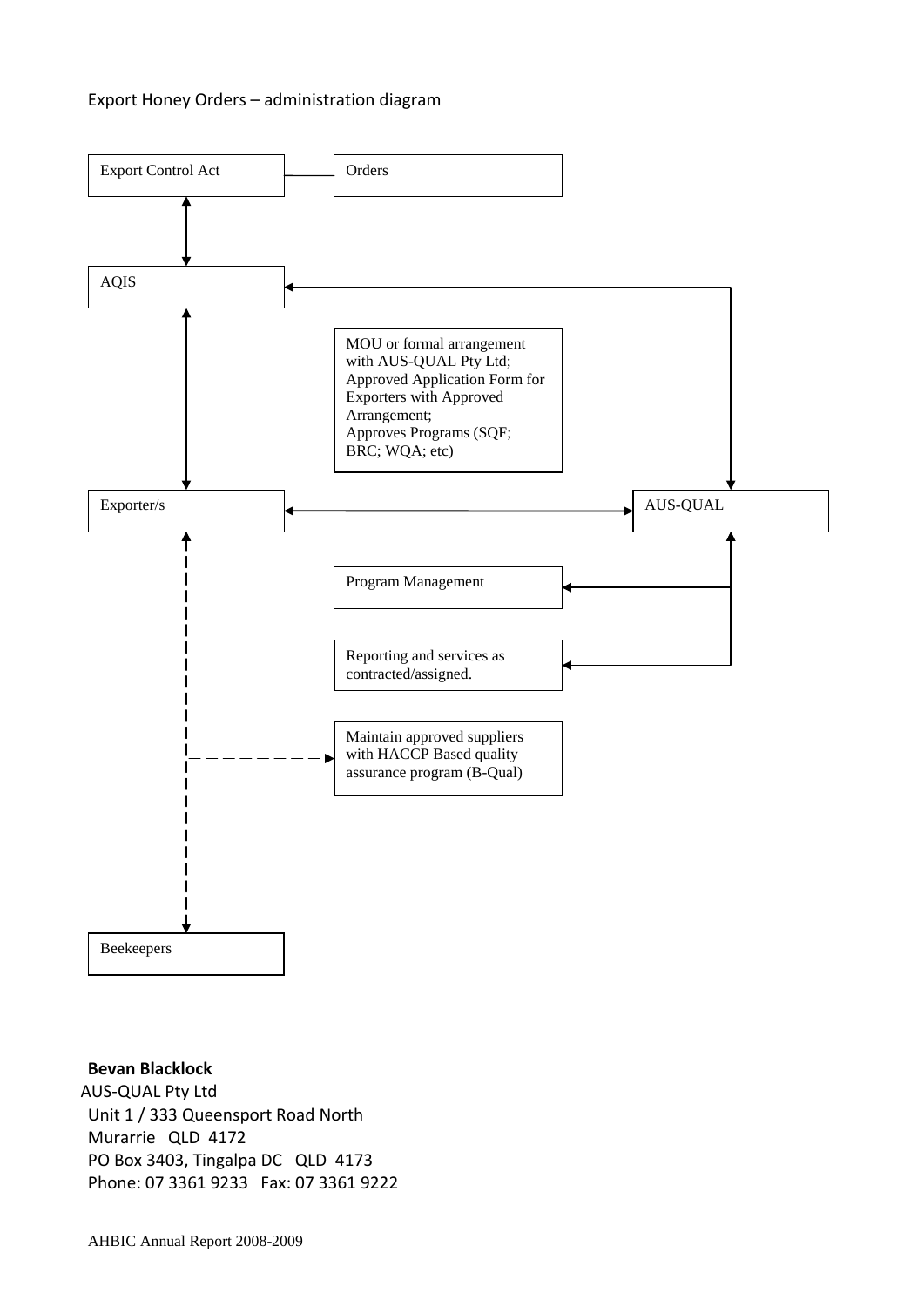# Education Report 2008-09

There has been little happening in the Education Department this year. The Beekeeping Competencies are endorsed. Some states have not endorsed them as a standalone Certificate. Some states require that an Agricultural Certificate be achieved to gain financial support for workers. This Agricultural Certificate can contain all the beekeeping modules.

The AHBIC Website is up and running and now lists the competencies / modules. Training Providers can access the modules that the AHBIC Education Committee received funding to write worksheets and assessment aids.

# **Paula Dewar**

Education Committee Chairman

# Australian Queen Bee Breeders' Association (AQBBA) Report 2008-2009

The queen bee breeders have experienced good conditions and have been rewarded with good orders for the season.

# Exports:

Canada was unable to be supplied this year due to the distribution of small hive beetle within the main breeding areas of Eastern Australia.

We are still unable to export to Japan however a great deal of work has been done to improve this situation. The Australian Government together with the Japanese Government are working on a research proposal regarding the distribution of Nosema in Japan.

The USA required an increase in the number of queens this year. A number of breeders were able to access this market. AHBIC did quite a deal of work with Biosecurity to have the protocol amended so that orders could be filled. The previous protocol called for Australian freedom of Apis cerana. With cerana in Cairns this required changing. As there was no queen breeders or exporters within 900 km of Cairns this was achieved.

# **Paula Dewar**

National Secretary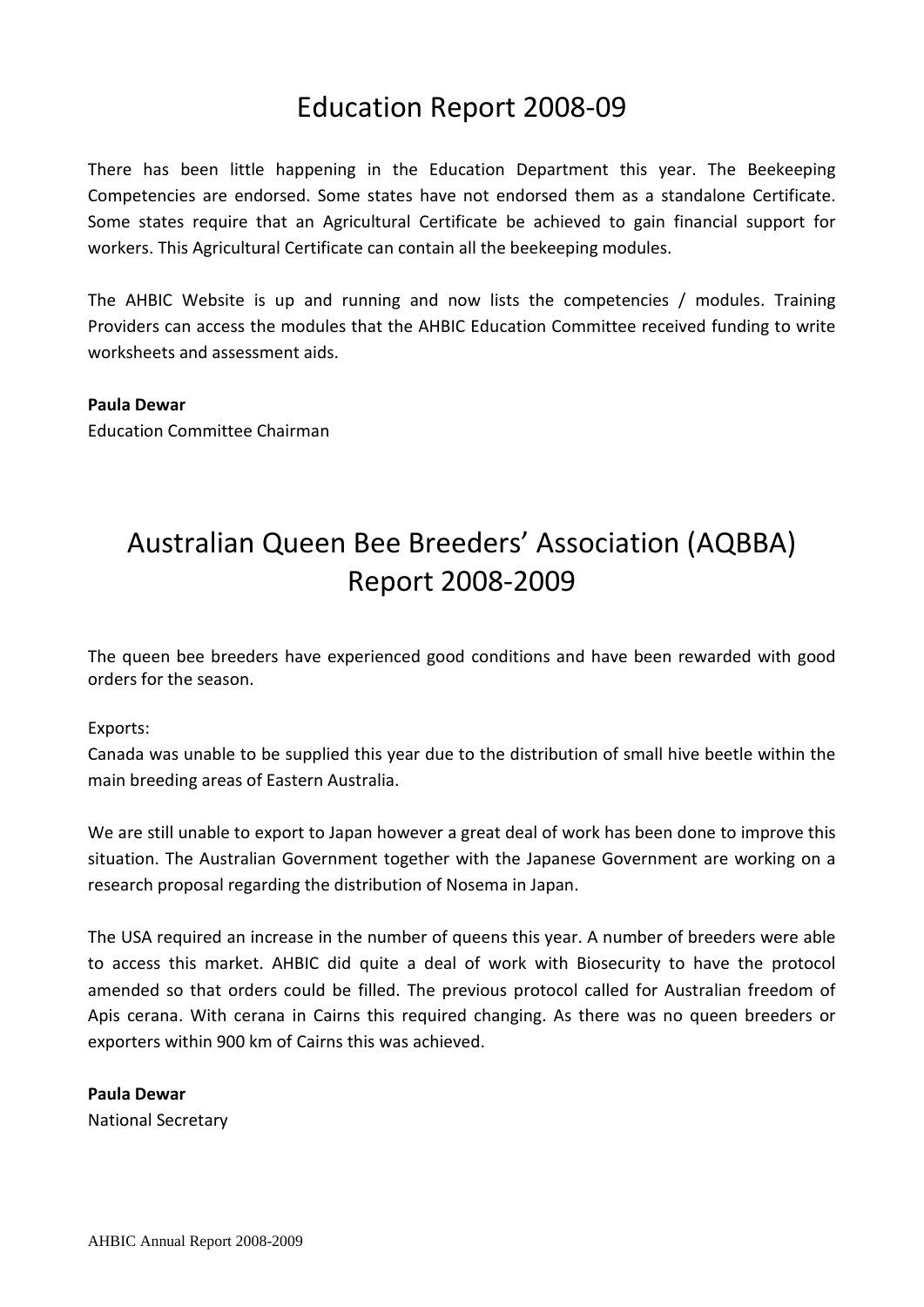# REPORT OF THE AUSTRALIAN QUEEN BEE BREEDING GROUP TO THE AUSTRALIAN HONEY BEE INDUSTRY COUNCIL AGM 2009 11 May 2009

The Australian Queen Bee Breeding Program (AQBBP), run by the Australian Queen Bee Breeding Group (AQBBG), is at a crossroads. When set up there was a high expectation that the industry would embrace it by purchasing breeder queens from the program. Sales have not met that expectation.

There is no question that the stock is of good quality and will do the job expected of it by beekeepers. However, the cost of maintaining that core of breeding stock, carrying out evaluations and replication is not cheap. This means that the sale price of breeder queens has to be higher than queen breeders and beekeepers have been used to paying in the past.

Currently the program has the next round of queen bees instrumentally inseminated. The evaluation process has been amended on the advice of Peter Oxley who has been to Europe studying evaluation schemes. This replication of evaluation stock will take place in spring this year.

One of the problems in the past has been that when the evaluated queen bees come up for sale they are around 12 months or more old. This means that queen breeders and beekeepers buying them for use in raising queen bees have a limited time in which to raise stock from them. The AQBBP is addressing this issue by now offering for sale queen bees from the evaluated lines, but not evaluated, inseminated from the evaluated line of choice. This will mean that a young queen bee is available that will last longer as a breeder queen from which to raise stock than the previously evaluated stock.

The evaluated stock will still be available for purchase but recent sales show that there will not be a big demand for these because of the expectation and way the breeder queen bees are used.

So the Executive of the AQBBG would urge queen breeders and beekeepers to look seriously at sourcing some of their breeder queens from the program so that it can remain viable. Branches of Associations should also consider buying queens and making progeny available to their members. This could be a way of increasing Branch membership. Failure to sell queens will mean that the AQBBP will fold. This would be a serious blow for the beekeeping industry having in mind the amount of effort that has gone into bringing this stock together and the efforts that have been put into evaluating and maintaining the stock.

The AQBBP continues to enjoy a good relationship with Dr. Ben Oldroyd and Peter Oxley from the University of Sydney. Their input into the program is a valuable part of the success of the reproduction of the stock in the program.

The income and expenditure report for the financial year, 2008-09, is not available at this time as the financial year does not end until 30 June. That report will be available at the AHBIC AGM. The AGM of the AQBBG is scheduled for 8 July.

# **Trevor Weatherhead**

Secretary - AQBBG

AHBIC Annual Report 2008-2009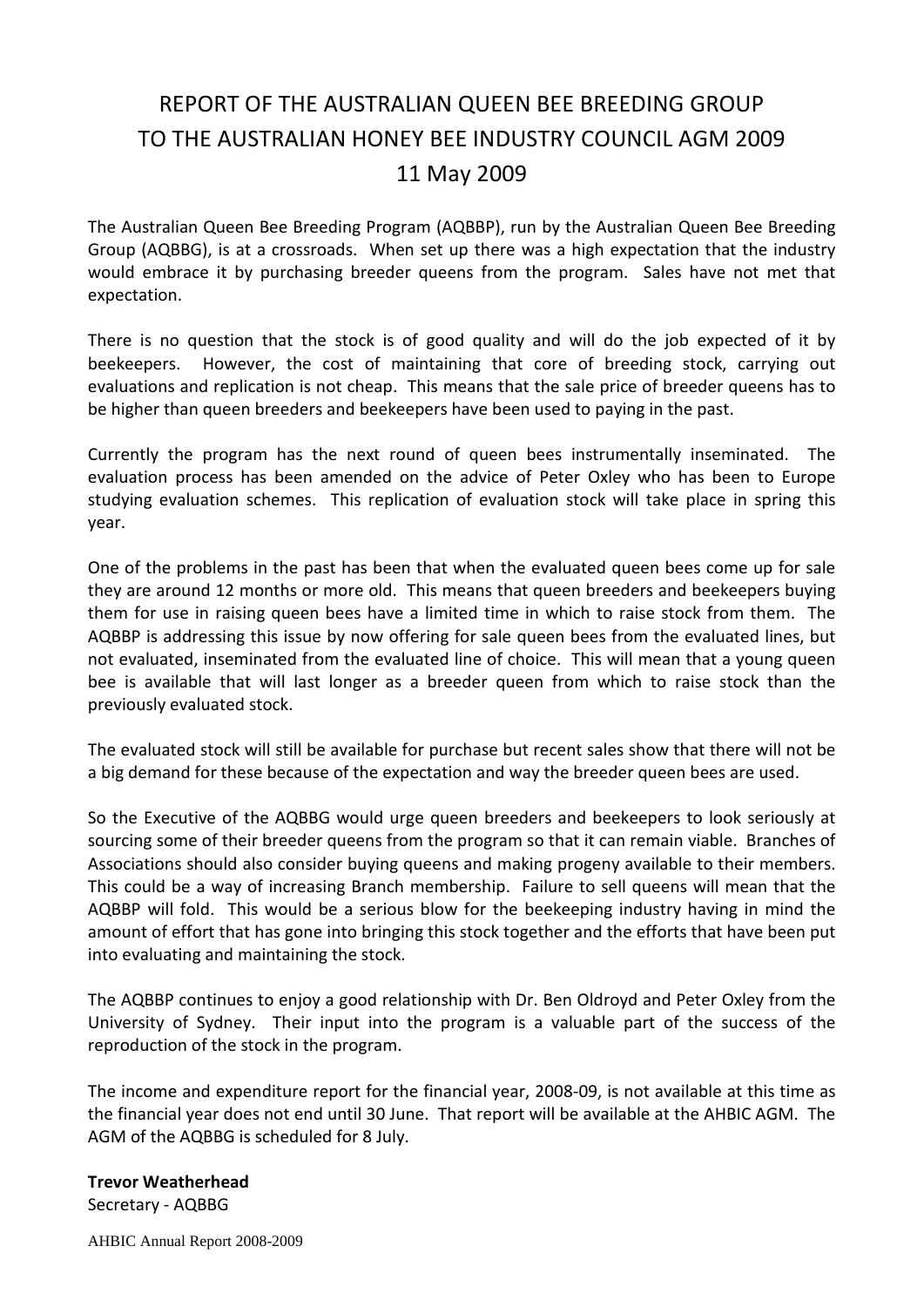

The past year has been extraordinarily quiet for the Pollination Sector with no communication from delegates other than to settle on some AHBIC AGM administration issues.

Tasmanian activity remains positive despite varying weather that have had an adverse effect on growing conditions in some regions, income levels and per hive returns have remained relatively stable. With the advent of adequate widespread rain at the right time there is a planned significant increase in plantings of broad acre crops requiring managed pollination services. The executive will do its utmost to ensure that all members benefit from the flush of business.

The Tasmanian Crop Pollination Association AGM will no doubt have reached a decision of the preferred model for the restructure of AHBIC. My personal hope is that the Industry can be mature enough to pursue the interests of the whole production sector, including Queen Breeders and Pollinators focusing on the future and casting off the old parochial ways of the past.

The challenge for all is to exercise better leadership and communication and to continue to pursue the bureaucracy to obtain the best possible bio-security outcomes. I wish you all the very best in your future endeavourers.

#### **Des Willmott**

President National Council of Pollination Associations Inc

11May 2009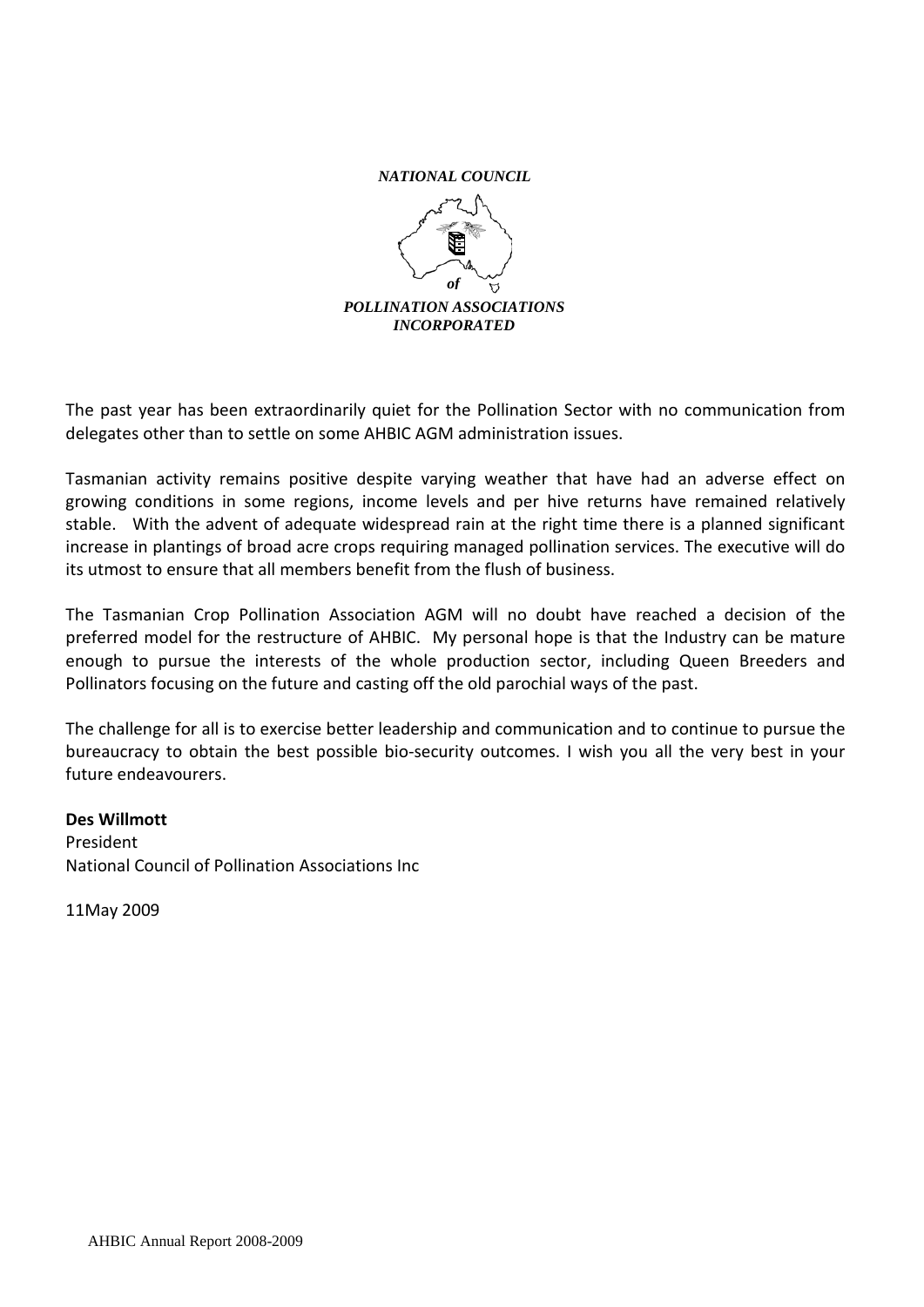#### **FINANCIAL REPORT**

**30 JUNE 2008**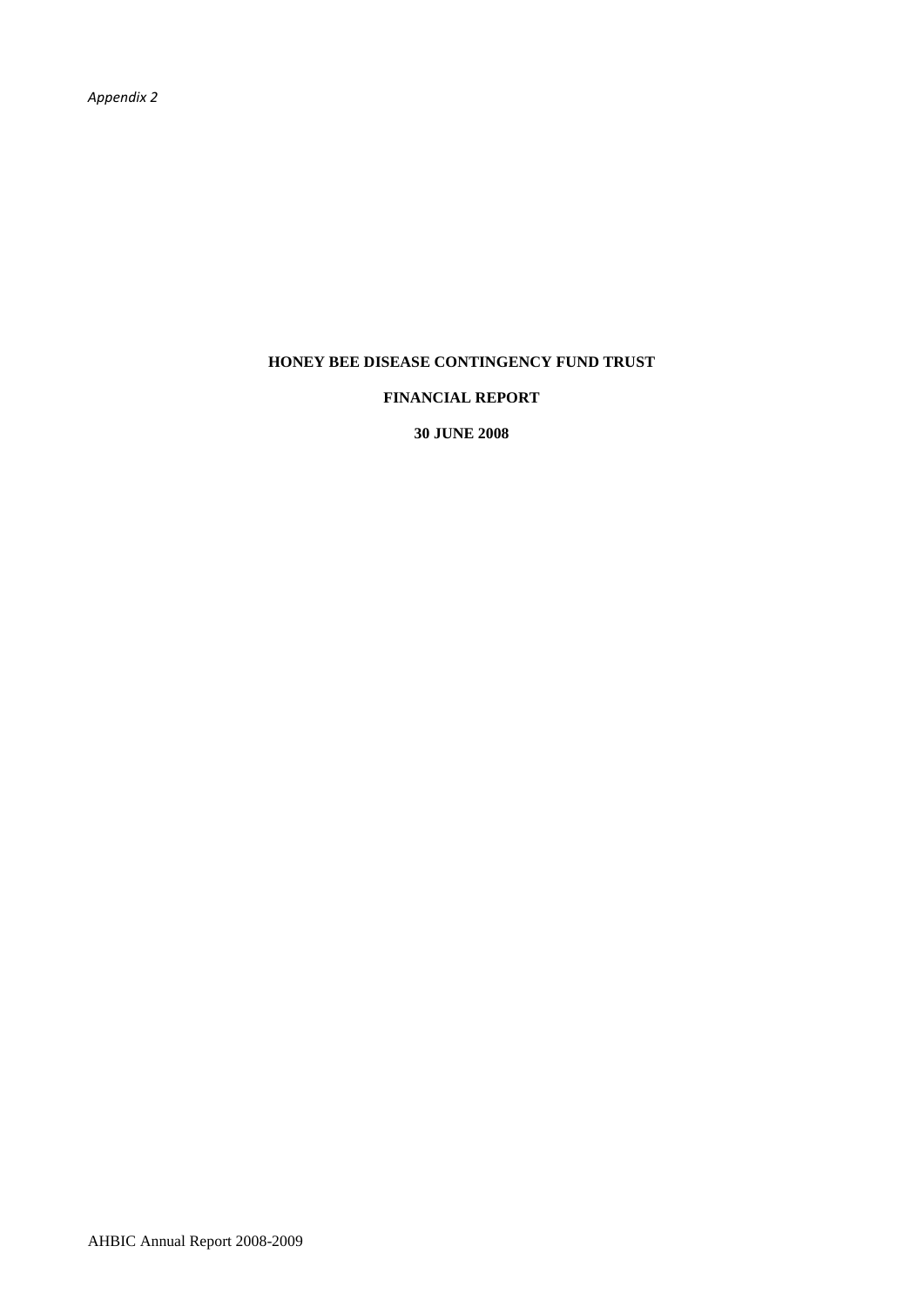#### **INCOME STATEMENT FOR THE YEAR ENDED 30 JUNE 2008**

|                             |             | 2008      | 2007      |
|-----------------------------|-------------|-----------|-----------|
|                             | <b>Note</b> | \$        | \$        |
| Levies Revenue              |             | 108,377   | 115,230   |
| Interest                    |             | 25,570    | 8,791     |
| <b>TOTAL REVENUE</b>        |             | 133,947   | 124,021   |
| <b>Audit Fees</b>           | 5           | (2,930)   | (2,500)   |
| <b>Administrative Costs</b> |             | (3,401)   | (5,992)   |
| <b>ASIC</b> Fees            |             | (212)     | (212)     |
| <b>Bank Fees</b>            |             | (261)     | (217)     |
| <b>Consultancy Services</b> |             | (6,000)   |           |
| <b>Meeting Costs</b>        |             | (92)      |           |
| Publications & Printing     |             | (1,996)   |           |
| <b>Stamp Duty</b>           |             |           | (200)     |
| Subscriptions               |             | (5,918)   | (4,329)   |
| Workshops/Training          |             |           | (15, 742) |
| <b>TOTAL EXPENDITURE</b>    |             | (20, 810) | (29, 192) |
|                             |             | 113,137   | 94,829    |
| <b>NET PROFIT</b>           |             |           |           |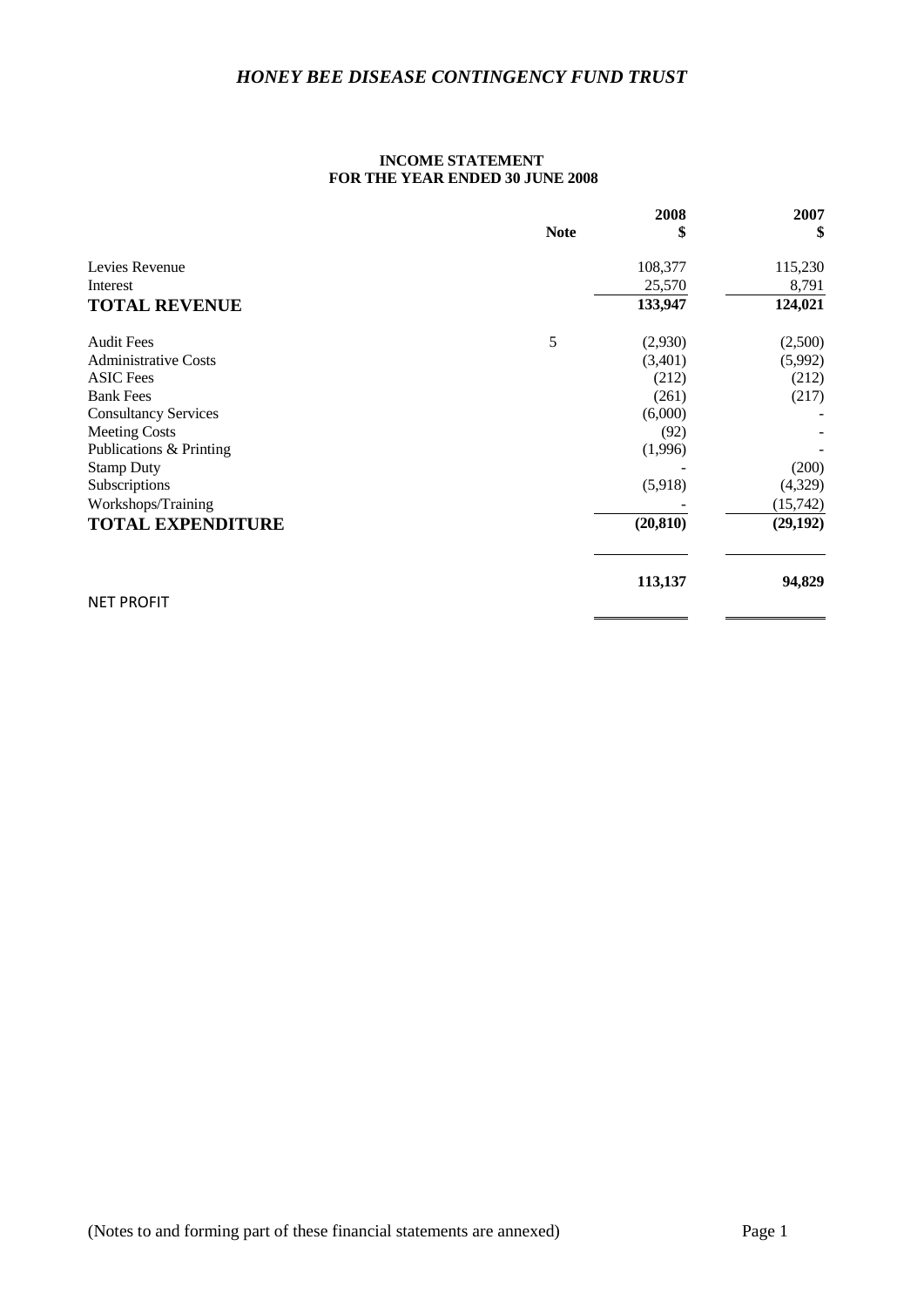#### **BALANCE SHEET AS AT 30 JUNE 2008**

|                                                                   |                | 2008              | 2007          |
|-------------------------------------------------------------------|----------------|-------------------|---------------|
|                                                                   | <b>Note</b>    | \$                | \$            |
| <b>CURRENT ASSETS</b><br>Cash and cash equivalents<br>Receivables | 4(a)           | 434,094<br>27,007 | 356,309       |
| <b>TOTAL CURRENT ASSETS</b>                                       |                | 461,101           | 356,309       |
| <b>TOTAL ASSETS</b>                                               |                | 461,101           | 356,309       |
| <b>CURRENT LIABILITIES</b><br>Trade and other payables            | $\overline{c}$ | 7,905             | 16,250        |
| <b>TOTAL CURRENT LIABILITIES</b>                                  |                | 7,905             | 16,250        |
| <b>TOTAL LIABILITIES</b>                                          |                | 7,905             | 16,250        |
| <b>NET ASSETS</b>                                                 |                | 453,196           | 340,059       |
| <b>TRUST FUNDS</b>                                                |                |                   |               |
| Settled sum<br>Accumulated profits                                | 3              | 20<br>453,176     | 20<br>340,039 |
| <b>TRUST FUNDS</b>                                                |                | 453,196           | 340,059       |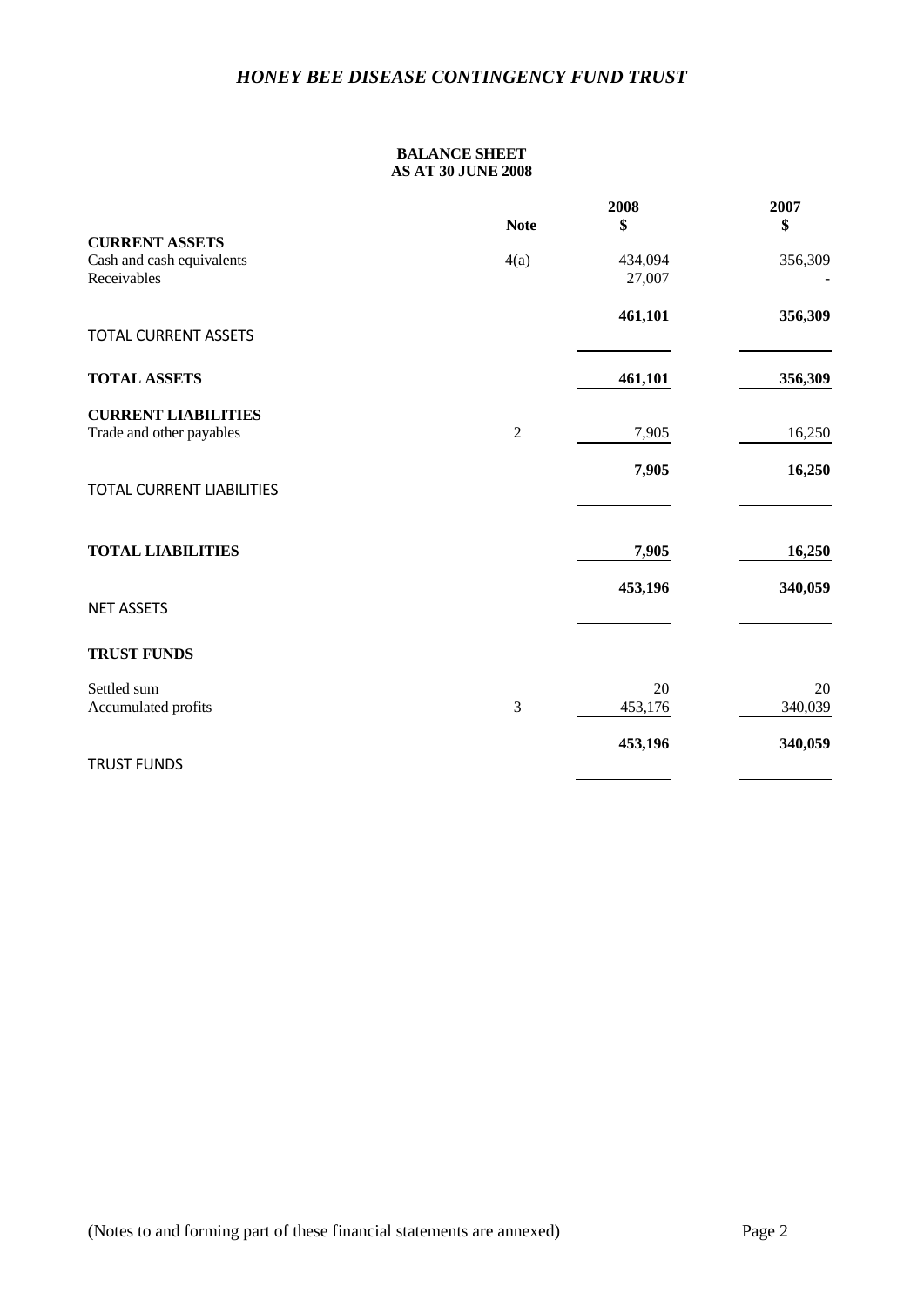#### **STATEMENT OF CASH FLOWS FOR THE YEAR ENDED 30 JUNE 2008**

|                                            | <b>Note</b> | 2008<br>\$ | 2007<br>\$ |
|--------------------------------------------|-------------|------------|------------|
| <b>CASH FLOW FROM OPERATING ACTIVITIES</b> |             |            |            |
| Cash receipts                              |             | 81,370     | 115,230    |
| Cash payments                              |             | (29, 155)  | (19, 425)  |
| Interest received                          |             | 25,570     | 8,791      |
| Net cash flow from operating activities    | 4(b)        | 77,785     | 104,596    |
| Net increase in cash held                  |             | 77,785     | 104,596    |
| Cash at the beginning of the year          |             | 356,309    | 251,713    |
| Cash at the end of the year                | 4(a)        | 434,094    | 356,309    |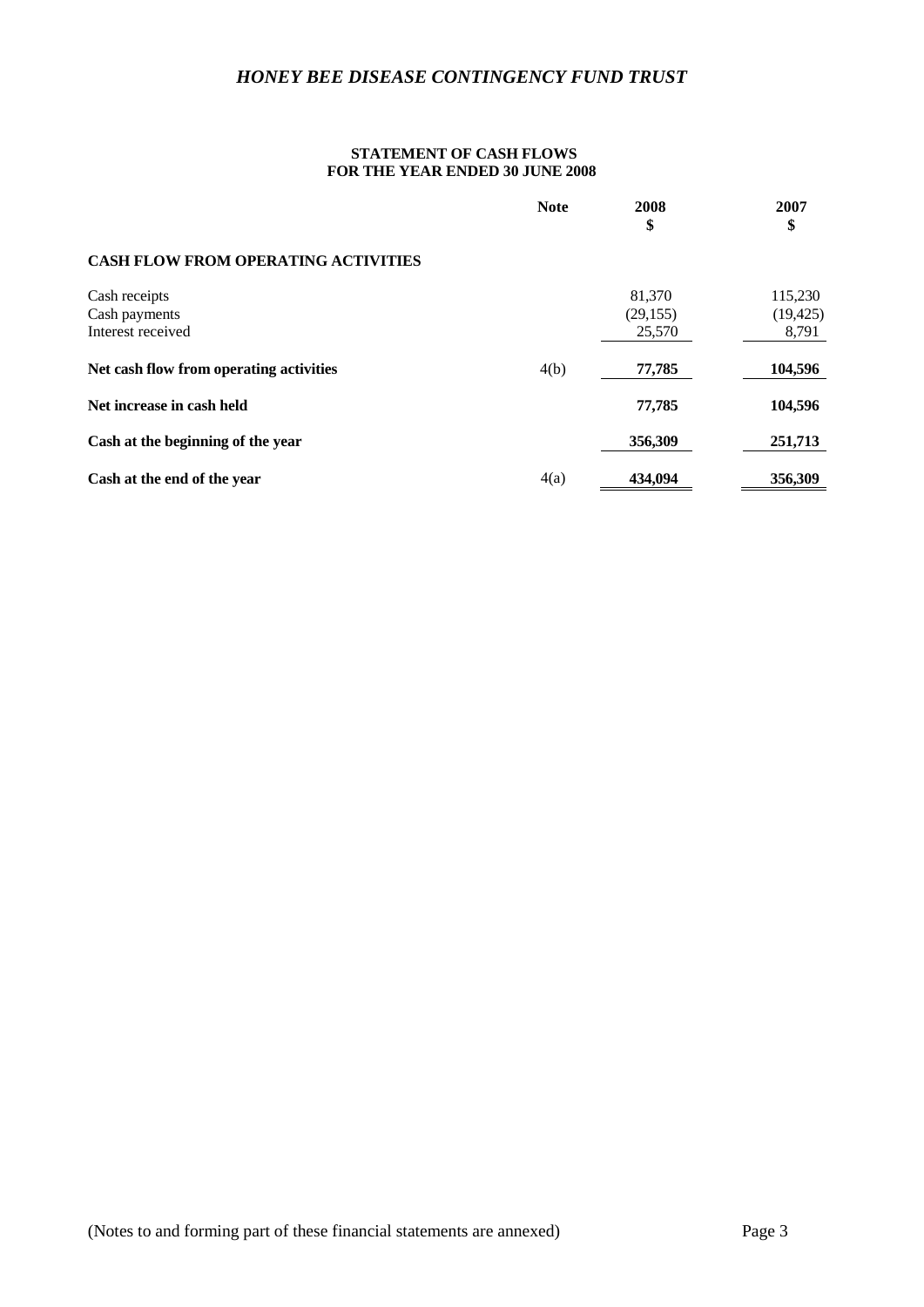# *NOTES TO AND FORMING PART OF THE FINANCIAL STATEMENTS*

### *FOR THE YEAR ENDED 30 JUNE 2008*

#### **NOTE 1 STATEMENT OF SIGNIFICANT ACCOUNTING POLICIES**

#### **(a) Financial reporting framework**

This financial report is a special purpose financial report. The Trust is not a reporting entity because in the opinion of the trustees there are unlikely to exist users of the financial report who are unable to command the preparation of reports tailored so as to satisfy specifically all of their information needs.

#### **(b) Basis of preparation**

The financial report is prepared in accordance with the requirements of the following Australian Accounting Standards adopted by the Australian Accounting Standards Board ("AASB**"):**

AASB 1031 Materiality AASB 110 Events after balance date AASB107 Cash flow statements AASB 118 Revenue AASB 124 Related party disclosures

#### **(c) Basis of measurement**

The financial report is presented in Australian dollars. The financial report is prepared on an accrual basis and is based on historical costs and does not take into consideration the time value of money.

#### **(d) Use of estimates and judgements**

The preparation of financial statements requires management to make judgements, estimates and assumptions that affect the application of accounting policies and the reported amounts of assets, liabilities, income and expenses. Actual results may differ from these estimates. Estimates and underlying assumptions are reviewed on an ongoing basis. Revisions to accounting estimates are recognised in the period in which the estimate is revised and in any future periods affected.

#### **(e) Revenue recognition**

Revenues from Operating Activities (Levy funding) represent amounts transferred to Animal Health Australia from the Commonwealth under the *Australian Animal Health Council (Live-stock) Industries Funding Act 1996,* and then subsequently placed with the Trust. Revenues are recognised at fair value of the consideration received, net of the amount of goods and services tax (GST) payable to the taxation authority.

Interest revenue is recognised as it accrues.

#### **(f) Goods and services tax**

Revenues, expenses and assets are recognised net of the amount of goods and services tax (GST), except where the amount of GST incurred is not recoverable from the taxation authority. In these circumstances the GST is recognised as part of the cost of acquisition of the asset or as part of the expense.

Receivables and payables are stated with the amount of GST included. The net amount of GST recoverable from or payable to, the ATO is included as a current asset or liability in the balance sheet.

Cash flows are included in the statement of cash flows on a gross basis. The GST components of cash flows arising from investing and financing activities which are recoverable from, or payable to, the ATO are classified as operating cash flows.

#### **(g) Receivables**

Receivables are to be settled within 60 days and are carried at amounts due. The collectability of debts is assessed at balance date and specific provision is made for any doubtful accounts.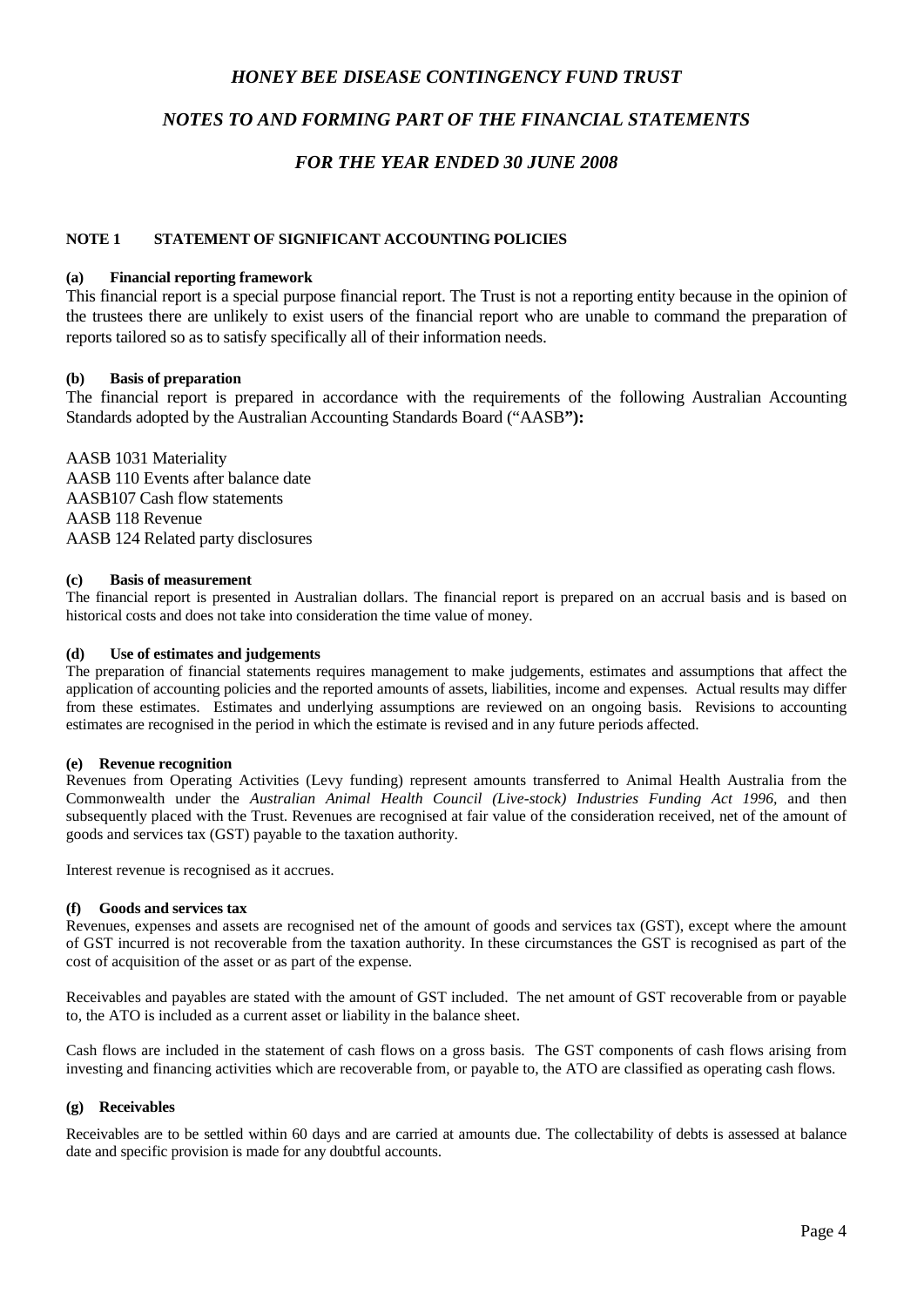# *NOTES TO AND FORMING PART OF THE FINANCIAL STATEMENTS*

### *FOR THE YEAR ENDED 30 JUNE 2008*

#### (h) **Payables**

(i) Liabilities are recognised for amounts to be paid in the future for goods and services received. Trade accounts payable are normally settled within 45 days.

|               |                                      | 2008<br>\$ | 2007<br>\$ |
|---------------|--------------------------------------|------------|------------|
| NOTE 2        | <b>PAYABLES</b><br><b>Current</b>    |            |            |
|               | Payables                             | 7,905      | 16,250     |
|               |                                      | 7,905      | 16,250     |
| <b>NOTE 3</b> | <b>ACCUMULATED PROFITS</b>           |            |            |
|               | Balance at the beginning of the year | 340,039    | 245,210    |
|               | Net profit for the year              | 113,137    | 94,829     |
|               | Balance at the end of the year       | 453,176    | 340,039    |

### NOTE 4 NOTES TO THE STATEMENT OF CASH FLOWS

#### **(a) Reconciliation of cash**

For the purposes of the statement of cashflows, cash includes cash on hand, at call deposits with banks or financial institutions, net of bank overdrafts. Cash at the end of the year is shown in the balance sheet as:

|     | Cash at bank<br>Cash on hand                                                              | 434,074<br>20<br>434,094 | 356,289<br>20<br>356,309 |
|-----|-------------------------------------------------------------------------------------------|--------------------------|--------------------------|
| (b) | Reconciliation of profit after income tax to net cash provided by<br>operating activities |                          |                          |
|     | Net Profit                                                                                | 113,137                  | 94,829                   |
|     | Changes in operating assets and liabilities:                                              |                          |                          |
|     | Increase/(decrease) in trade and other payables                                           | (8,345)                  | 9,767                    |
|     | Decrease/(increase) in receivables                                                        | (27,007)                 |                          |
|     | Net cash provided by operating activities                                                 | 77,785                   | 104,596                  |

# **NOTE 5 AUDITOR'S REMUNERATION**

Amounts paid or due and payable to the auditors for:

# **Audit of financial statements**

Current year services

| 2.930 | つ 500 |
|-------|-------|
| 2.930 | つ 500 |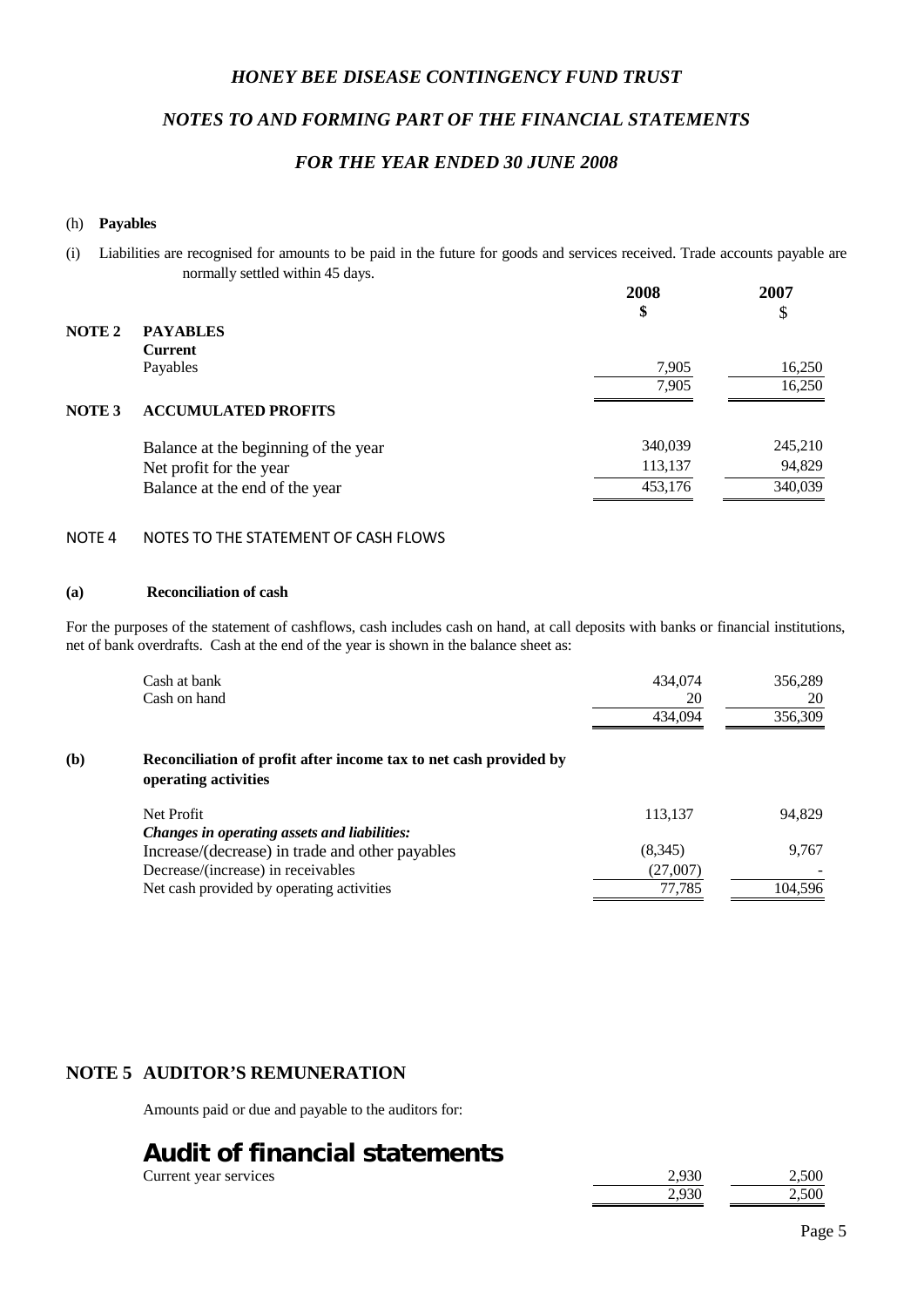# *HONEY BEE DISEASE CONTINGENCY FUND TRUST NOTES TO AND FORMING PART OF THE FINANCIAL STATEMENTS FOR THE YEAR ENDED 30 JUNE 2008*

# **NOTE 6 SEGMENT INFORMATION**

The Trust operates to provide benefits to beneficiaries within Australia.

# **NOTE 7 LOCATION OF OPERATIONS**

The registered office of the company is Suite 15, 26-28 Napier Close, DEAKIN ACT 2600

The principal place of business is Suite 15, 26-28 Napier Close, DEAKIN ACT 2600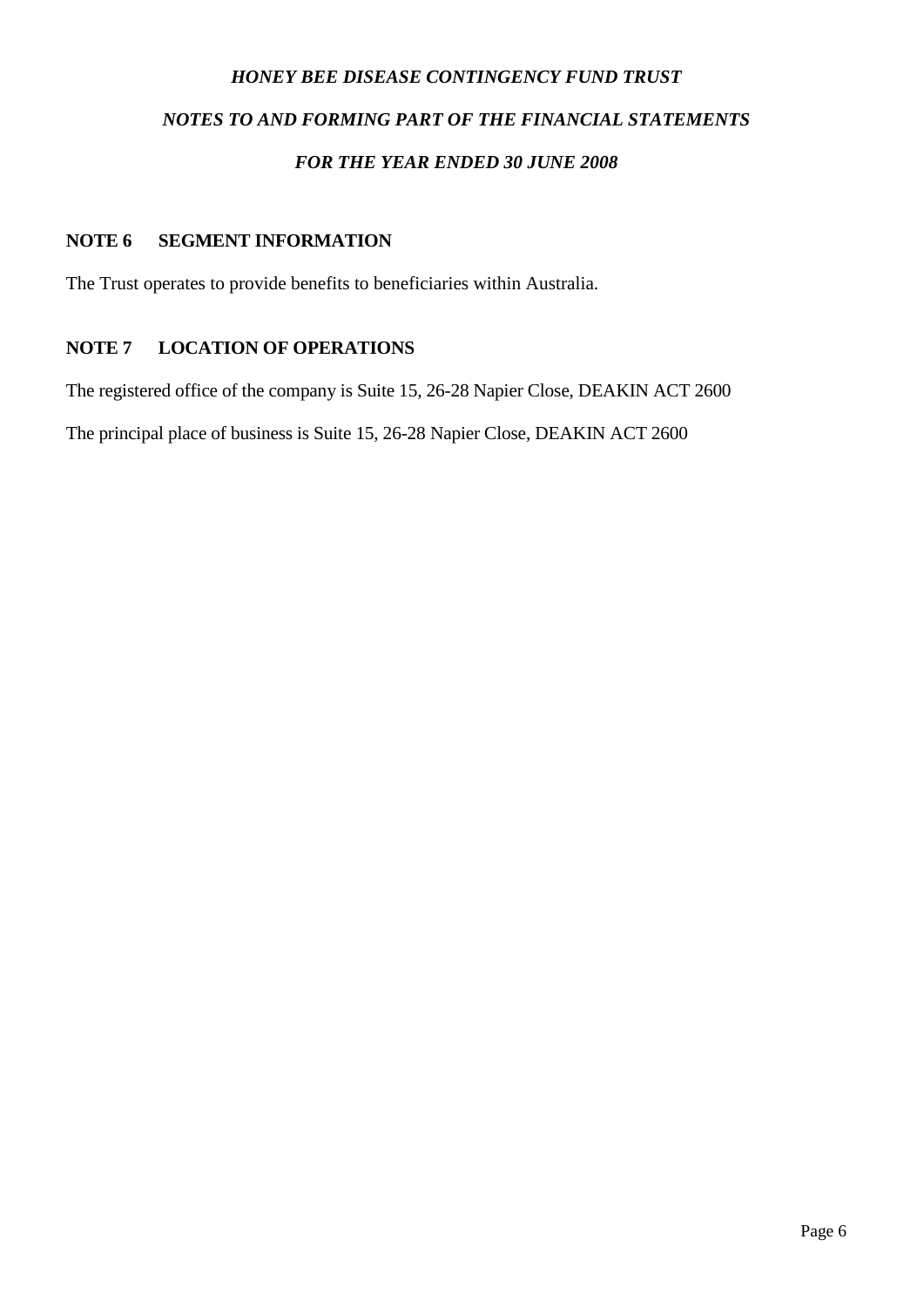# **DECLARATION BY DIRECTORS OF THE TRUSTEE COMPANY**

The directors of the Trustee Company, Honey Bee Disease Contingency Fund Pty Limited, and in accordance with a resolution of the Trustee, declare that the accompanying financial statements as set out on pages 1 to 6 are drawn up in accordance with Accounting Standards and other mandatory professional reporting requirements so as to give a true and fair view of the state of affairs of the trust as at 30 June 2008 and of the results for the year then ended.

At the date of this statement, there are reasonable grounds to believe that the trust will be able to pay its debts as and when they fall due.

*This declaration is made in accordance with a resolution of directors dated this day of*  September 2008.

......................................................................................

Stephen Fewster Director Honey Bee Disease Contingency Fund Pty Limited

...................................................................................... Michael Bond

Director Honey Bee Disease Contingency Fund Pty Limited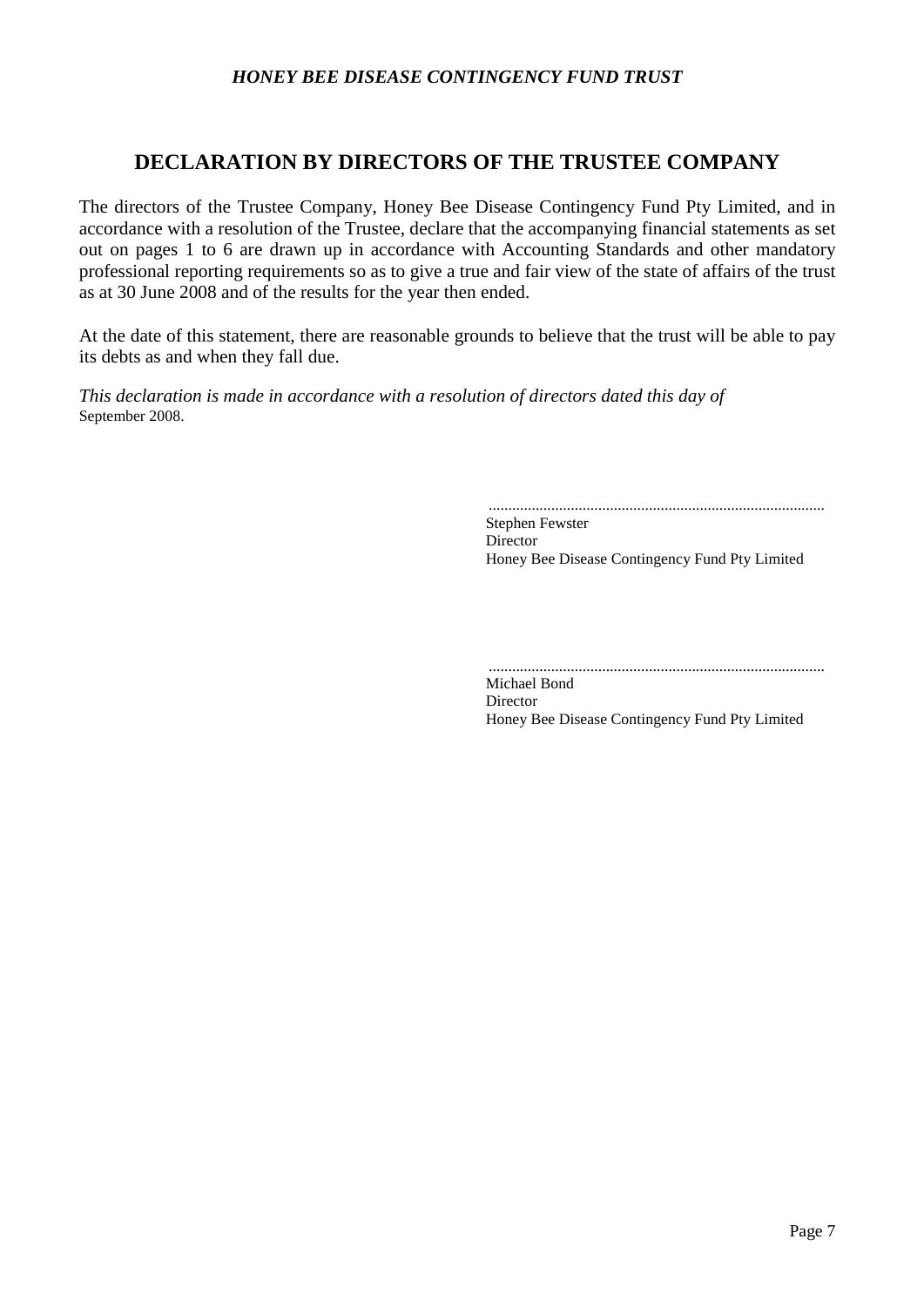Independent audit report to the beneficiaries of Honey Bee Disease Contingency Fund Trust

# *Report on the financial report*

We have audited the accompanying financial report, being a special purpose financial report, of Honey Bee Disease Contingency Fund Trust (the trust), which comprises the balance sheet as at 30 June 2008, and the income statement, statement of changes in equity and cash flow statement for the year ended on that date, a summary of significant accounting policies and other explanatory notes and the directors' declaration set out on page 9.

# *Trustees' Responsibility for the Financial Report*

The directors of the entity are responsible for the preparation and fair presentation of the financial report and have determined that the accounting policies described in Notes 1 (a) to (h) to the financial statements, which form part of the financial report, are appropriate to meet the requirements of the needs of the beneficiaries. The trustees' responsibility also includes designing, implementing and maintaining internal control relevant to the preparation and fair presentation of the financial report that is free from material misstatement, whether due to fraud or error; selecting and applying appropriate accounting policies; and making accounting estimates that are reasonable in the circumstances.

# *Auditor's Responsibility*

Our responsibility is to express an opinion on the financial report based on our audit. No opinion is expressed as to whether the accounting policies used, as described in Notes 1 (a) to (h), are appropriate to meet the needs of beneficiaries. We conducted our audit in accordance with Australian Auditing Standards. These Auditing Standards require that we comply with relevant ethical requirements relating to audit engagements and plan and perform the audit to obtain reasonable assurance whether the financial report is free from material misstatement.

An audit involves performing procedures to obtain audit evidence about the amounts and disclosures in the financial report. The procedures selected depend on the auditor's judgement, including the assessment of the risks of material misstatement of the financial report, whether due to fraud or error. In making those risk assessments, the auditor considers internal control relevant to the entity's preparation and fair presentation of the financial report in order to design audit procedures that are appropriate in the circumstances, but not for the purpose of expressing an opinion on the effectiveness of the entity's internal control. An audit also includes evaluating the reasonableness of accounting estimates made by the trustees, as well as evaluating the overall presentation of the financial report.

These procedures have been undertaken to form an opinion whether, in all material respects, the financial report is presented fairly in accordance with the basis of accounting described in Notes 1 (a) and (c) to the financial statements so as to present a view which is consistent with our understanding of the trust's financial position, and of its performance.

The financial report has been prepared for distribution to beneficiaries for the purpose of fulfilling the trustees' financial reporting obligations of the trust. We disclaim any assumption of responsibility for any reliance on this report or on the financial report to which it relates to any person other than the beneficiaries, or for any purpose other than that for which it was prepared.

We believe that the audit evidence we have obtained is sufficient and appropriate to provide a basis for our audit opinion.